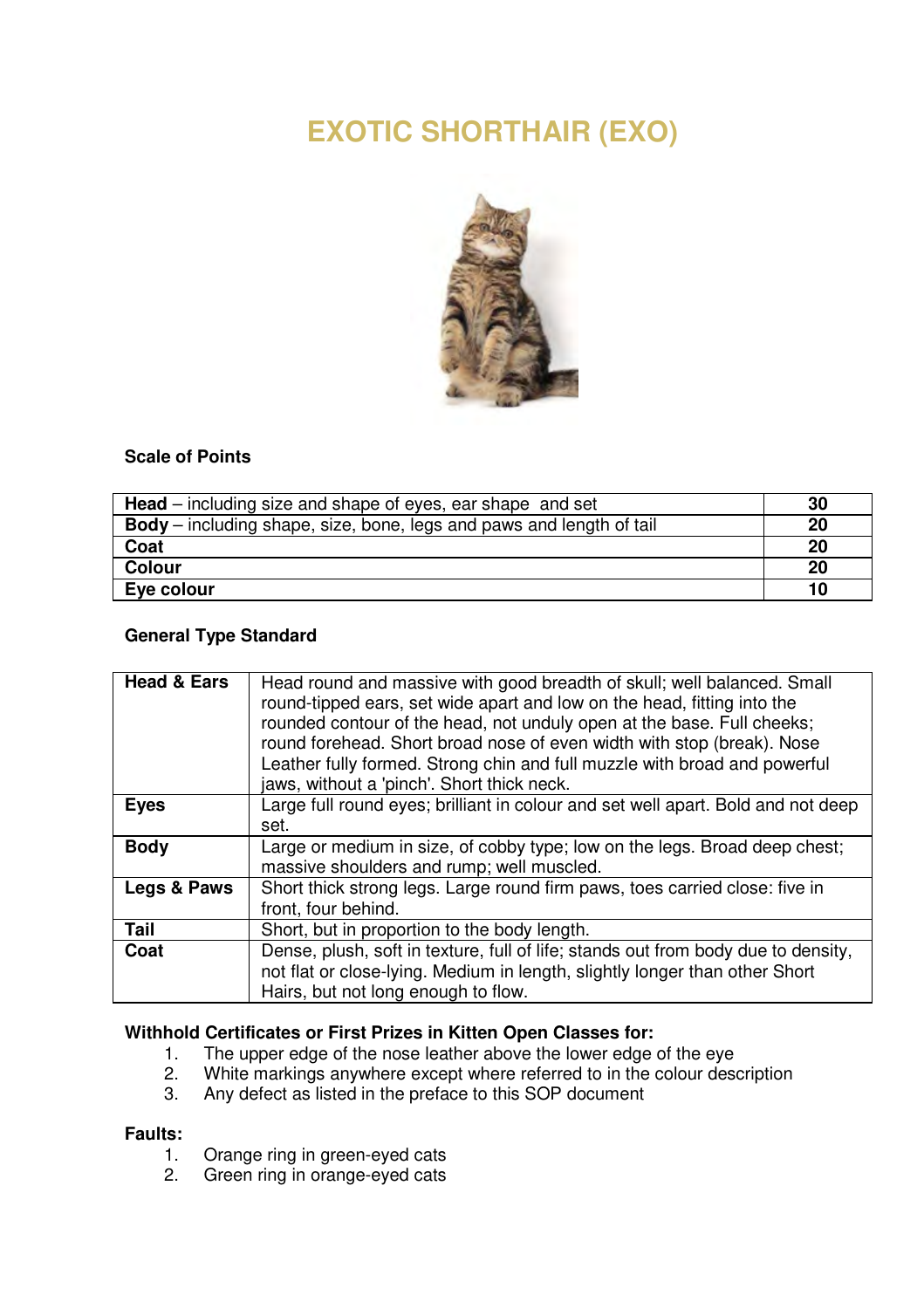# **BLACK EXOTIC SH (EXO n)**

**Colour** - Lustrous dense black, sound and even in colour, free of rustiness, shading, markings or white hairs.

**Nose Leather, Eye Rims and Paw Pads** - black.

**Eyes** - Copper or deep orange.

**Note:** Black kittens often show grey or rusting in their coat; this should not be unduly penalised.

#### **BLUE-EYED WHITE EXOTIC SH (EXO w 61)**

**Colour** - Pure white, free of marks or shade of any kind.

**Nose Leather, Eye Rims and Paw Pads** - pink.

**Eyes** - Decidedly blue, deeper shades preferred.

**Note:** White kittens sometimes have some coloured hairs on the head and should not be penalised for this.

#### **ORANGE-EYED WHITE EXOTIC SH (EXO w 62)**

**Colour** - As for Blue-eyed White Exotic SH. **Eyes** - Copper or deep orange.

# **ODD-EYED WHITE EXOTIC SH (EXO w 63)**

**Colour** - As for Blue-eyed White Exotic SH. **Eyes** - One eye blue and one eye orange or deep copper.

#### **BLUE EXOTIC SH (EXO a)**

**Colour** - Medium to pale blue, sound and even in colour, free of shading, markings or white hairs.

**Nose Leather, Eye Rims and Paw Pads** - blue-grey.

**Eyes** - Copper or deep orange.

# **RED SELF EXOTIC SH (EXO d)**

**Colour** - Deep rich red, free of white hairs, sound and even in colour, coat to be as free of markings as possible: ghost tail rings may be visible, slight shading on the forehead and legs is acceptable.

**Nose Leather, Eye Rims and Paw Pads** - deep pink.

**Eyes** - Copper or deep orange.

### **CREAM EXOTIC SH (EXO e)**

**Colour** - Pale to medium cream, sound and even in colour without a white undercoat; coat to be as free of markings as possible: ghost tail rings may be visible.

**Nose Leather, Eye Rims and Paw Pads** - pink.

**Eyes** - Copper or deep orange.

#### **CHOCOLATE EXOTIC SH (EXO b)**

**Colour** - Medium to dark chocolate, warm in tone and sound and even in colour, free of shading, markings or white hairs.

**Nose Leather, Eye Rims and Paw Pads** - chocolate.

**Eyes** - Copper or deep orange.

**Note:** Chocolate kittens sometimes show greying in their coat and should not be unduly penalised for this.

#### **LILAC EXOTIC SH (EXO c)**

**Colour** - Lilac, warm in tone and sound and even in colour, free of shading, markings and white hairs.

**Nose Leather, Eye Rims and Paw Pads** - lilac.

**Eyes** - Copper or deep orange.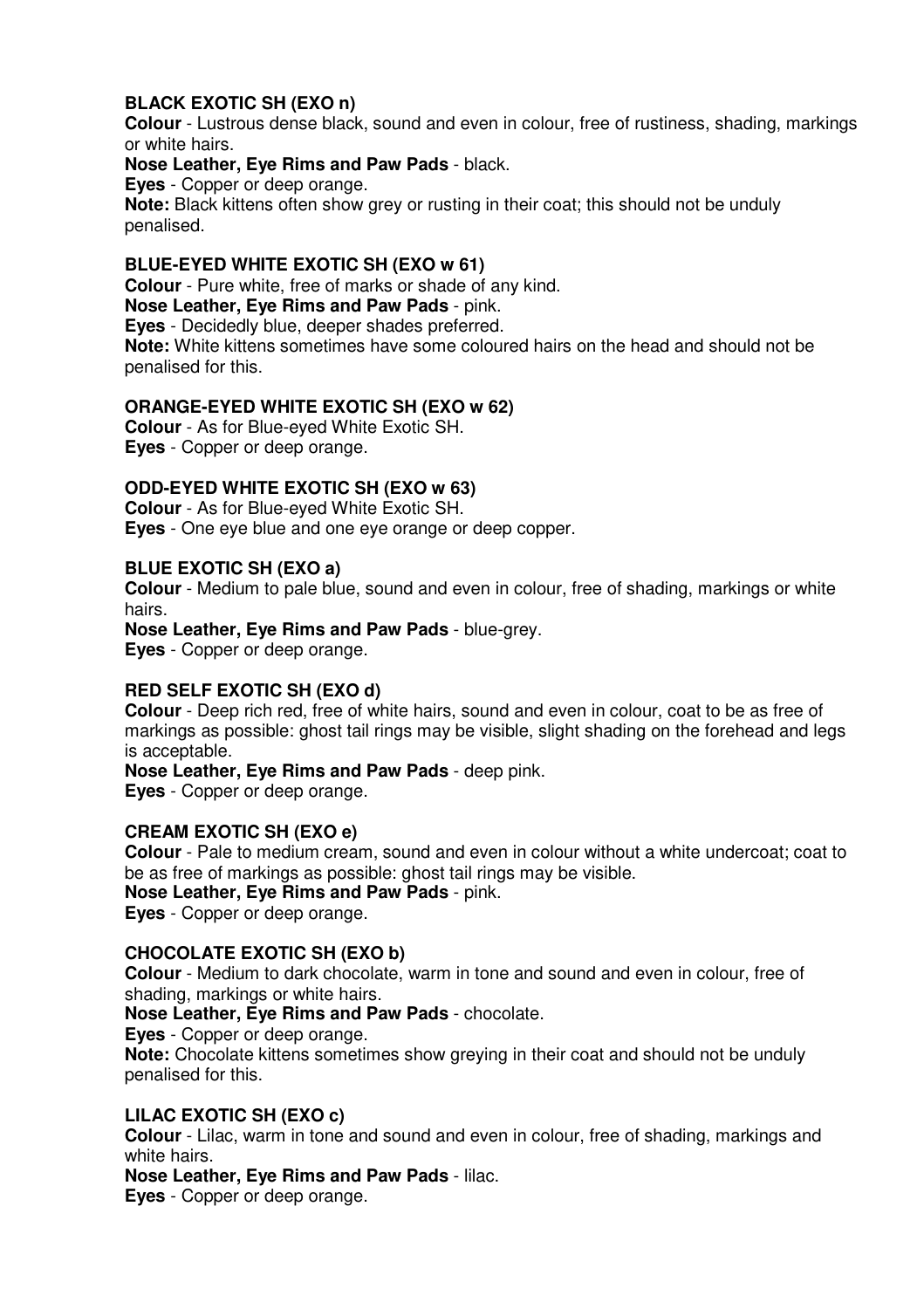# **Additional Withholding Faults for all Self Exotic SH:**

- 1. White lockets, spots or tip to tail<br>2. Tabby markings (see Red Self a
- 2. Tabby markings (see Red Self and Cream)<br>3. Incorrect or extremely pale eve colour
- 3. Incorrect or extremely pale eye colour<br>4. Elecks or traces of incorrect colour in e
- 4. Flecks or traces of incorrect colour in either iris<br>5. Incorrect pigment in nose leather, eve rims or p
- Incorrect pigment in nose leather, eye rims or paw pads
- 6. Almond or oriental eye shape and/or set.

# **TABBY EXOTIC SH**

### **Classic Tabby Patten (22)**

All markings to be clearly defined and dense. On the forehead there should be a letter 'M' giving the impression of a frown. An unbroken stripe should run back from the outer corner of the eye; narrow lines on the cheeks. The neck and upper chest to have unbroken necklaces, the more the better. The edges of the ears to be the same colour as the markings with a central patch of ground colour resembling a thumb print.

A series of lines should run from above the 'M' marking over the top of the head and extend to the shoulder markings. The shoulder markings form the outline of a butterfly, when viewed from above. Both upper and lower 'wings' to be clearly defined with the central areas broken by small areas of ground colour. On the back an unbroken line should run down the spine from the butterfly to the tail, with a stripe on either side of this and running parallel to it; these stripes should be separated from each other by stripes of ground colour. On each flank there should be an 'oyster-shaped' patch surrounded by one or more unbroken rings. The tail to have complete rings. as numerous as possible, with the tip of the tail being the same colour as the markings. The legs to be barred evenly with bracelets from the body markings to the toes, which are spotted. The abdominal regions should also be spotted. Ground colour and markings to be evenly balanced and both sides of the cat should have identical markings.

# **Mackerel Tabby Pattern (23)**

The Mackerel Tabby Pattern differs from the Classic Tabby Pattern only in the body markings. There should be a narrow unbroken central spine line, on either side of which is a broken spine line from which the narrow lines which form the Mackerel Pattern run vertically down the body; these lines to be as narrow and numerous as possible. The tail rings, which should be as narrow and numerous as possible, may be complete or broken with the tip of the tail being the same colour as the markings.

#### **Spotted Tabby Patten (24)**

The pattern on the body and legs should consist of numerous, well defined, oval, round or rosette-shaped spots which follow the tabby pattern in distribution. The tail should have numerous narrow rings or spots, the tip of the tail being the same colour as the markings.

**Eye colour in all patterns**- In all colours (other than Black Silver Tabby): copper, orange or deep gold. Black Silver Tabby: green, hazel, copper or orange, with green preferred.

#### **Withhold Certificates or First Prizes in Kitten Open Classes for**:

- 1. Serious pattern faults<br>2. White anywhere
- White anywhere
- 3. Incorrect eye colour or rims or flecks of contrasting colour (in adults)
- 4. All other withholding faults as in the Exotic SH Shorthair General Type Standard.

#### **Faults:**

- 1. Pale. brindled or uneven ground colour<br>2. Brown tinge on nose or paws (in silvers)
- 2. Brown tinge on nose or paws (in silvers)<br>3. Unbroken spine line, linked spots or bars
- Unbroken spine line, linked spots or bars (in Spotted Tabbies).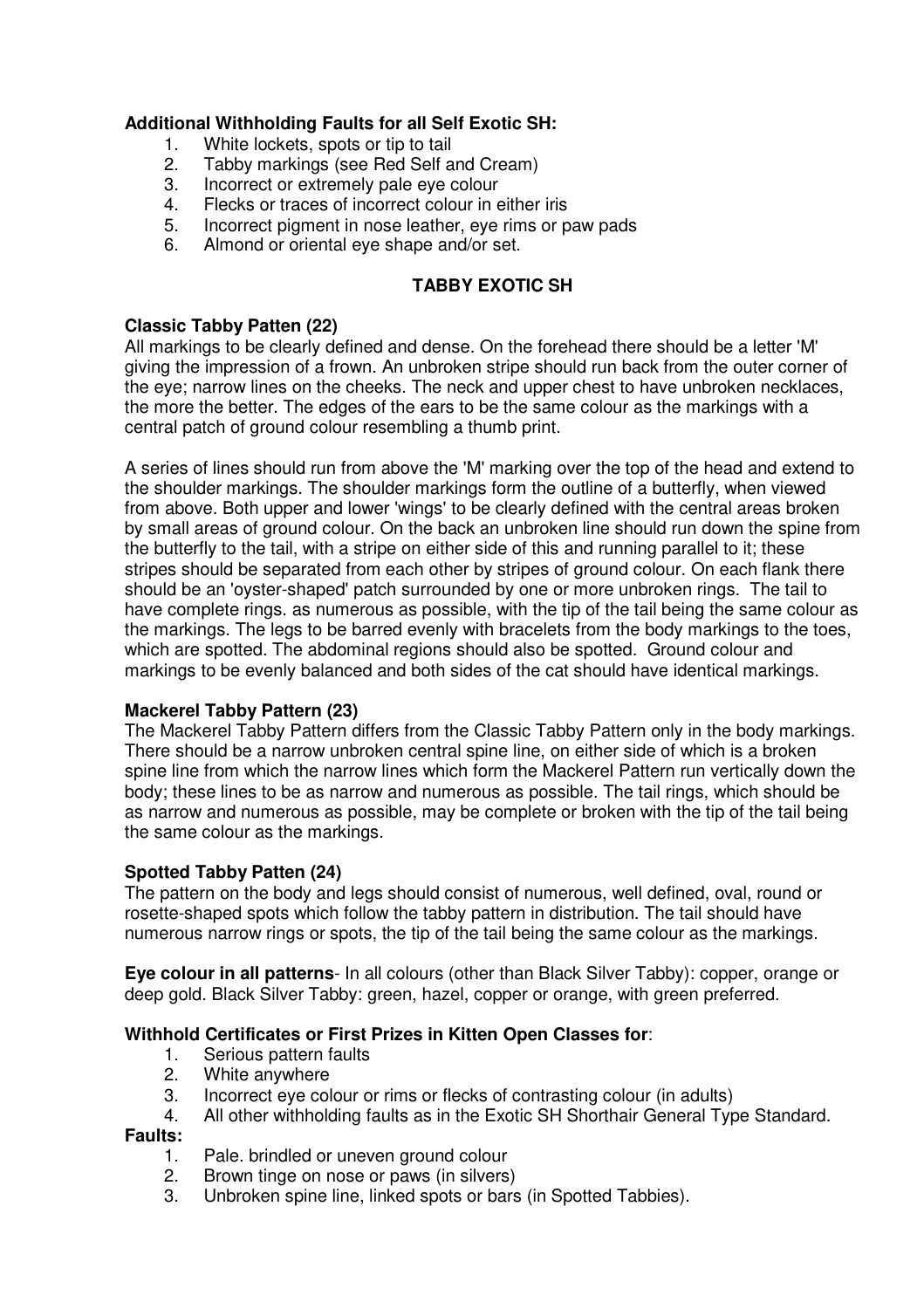# **BROWN TABBY EXOTIC SH (EXO n 22, EXO n 23 and EXO n 24)**

**Colour** - Rich copper brown in all areas, including chin and lips, with dense black markings affording a good contrast with the ground colour. **Nose Leather** - Brick red preferred. though black is permissible. **Paw Pads** -Black.

# **BLUE TABBY EXOTIC SH (EXO a 22, EXO a 23 and EXO a 24)**

**Colour**- Cool-toned beige in all areas, including chin and lips, with deep blue markings affording a good contrast with the ground colour. **Nose Leather and Paw Pads** - Blue or pink.

# **CHOCOLATE TABBY EXOTIC SH (EXO b 22, EXO b 23 and EXO b 24)**

**Colour**- Warm-toned bronze in all areas, including chin and lips, with rich chocolate brown markings affording a good contrast with the ground colour. **Nose Leather** - Chocolate or pink rimmed with chocolate. **Paw Pads and Eye Rims** - Chocolate.

# **LILAC TABBY EXOTIC SH (EXO c 22, EXO c 23 and EXO c 24)**

**Colour**- Cool-toned beige in all areas, including chin and lips, with lilac markings affording a good contrast with the ground colour.

**Nose Leather**- Lilac or pink rimmed with lilac. Paw Pads and **Eye Rims**- Lilac.

# **RED TABBY EXOTIC SH (EXO d 22, EXO d 23 and EXO d 24)**

**Colour**- Red in all areas, including chin and lips. with deep rich red markings affording a good contrast with the ground colour.

**Nose Leather and Paw Pads** - Brick red.

# **CREAM TABBY EXOTIC SH (EXO e 22, EXO e 23 and EXO e 24)**

**Colour-** Pale-toned cream in all areas. Including chin and lips. with rich cream markings affording a good contrast with the ground colour. **Nose Leather and Paw Pads** - Pink.

# **TORTIE TABBY EXOTIC SH (EXO f 22, EXO f 23 and EXO f 24)**

**Colour-** The base tabby pattern to consist of dense black markings on a brilliant copper brown agouti ground overlaid with shades of red. Nose Leather - Brick red and/or pink. **Paw Pads** - Black and/or pink.

# **BLUE TORTIE TABBY EXOTIC SH (EXO g 22, EXO g 23 and EXO g 24)**

**Colour**- The base tabby pattern to consist of deep blue markings on a cool-toned beige agouti ground overlaid with shades of cream.

**Nose Leather and Paw pads**- Blue and/or pink.

# **CHOCOLATE TORTIE TABBY EXOTIC SH (EXO h 22, EXO h 23 and EXO h 24)**

**Colour** - The base tabby pattern to consist of rich chocolate markings on a bronze agouti ground overlaid with shades of red.

**Nose Leather and Paw Pads** - Chocolate and/or pink.

# **LILAC TORTIE TABBY EXOTIC SH (EXO j 22, EXO j 23 and EXO j 24)**

**Colour**- The base tabby pattern to consist of lilac markings on a beige agouti ground overlaid with shades of cream.

**Nose Leather and Paw Pads**- Faded lilac and/or pink.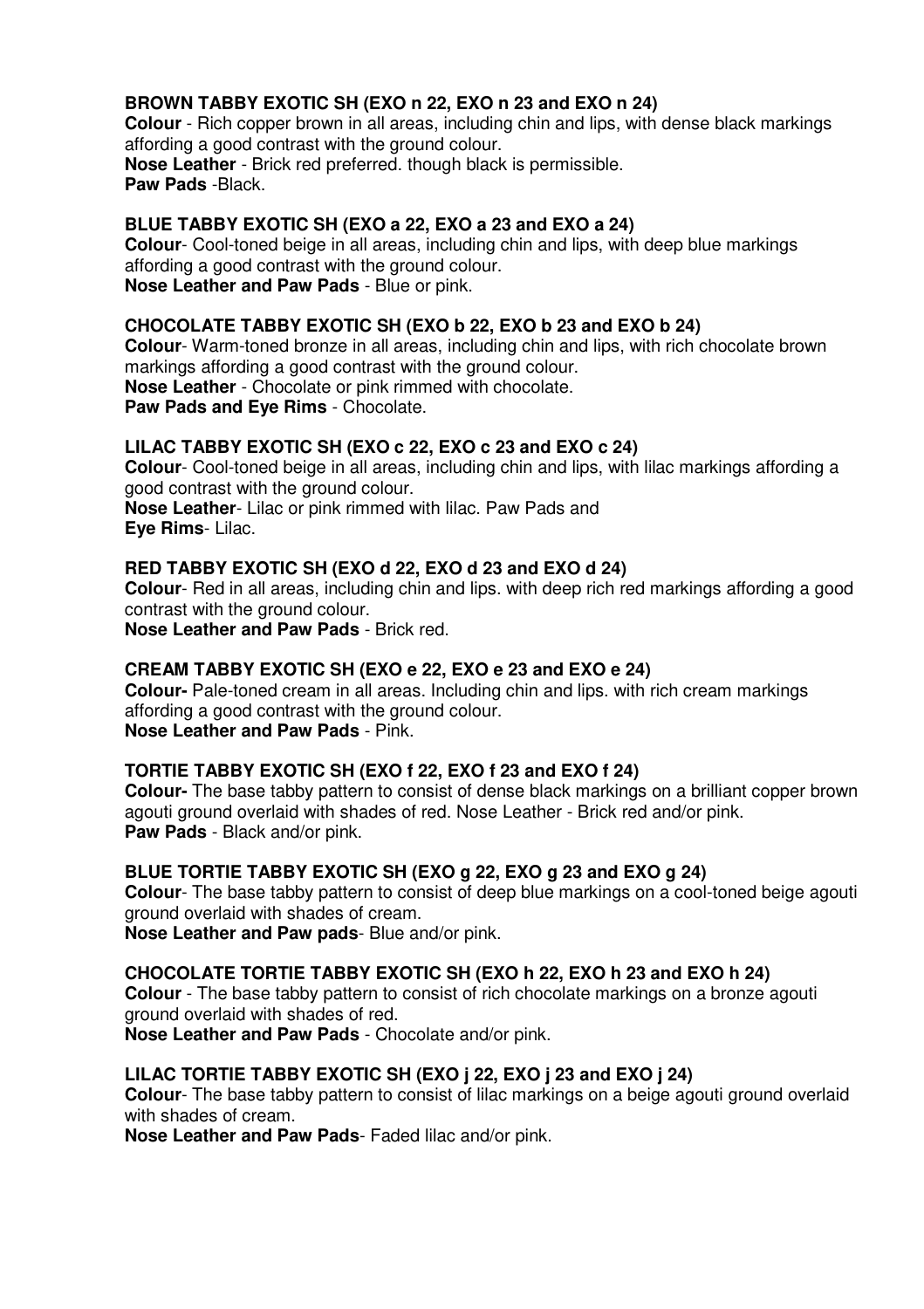# **BLACK SILVER TABBY EXOTIC SH (EXO ns 22, EXO ns23 and EXO ns 24)**

**Colour**- Silver in all areas. including chin and lips, with dense black markings affording a good contrast with the ground colour.

**Nose Leather** - Brick red preferred, though black is permissible. **Paw pads** - Black.

#### **BLUE SILVER TABBY EXOTIC SH (EXO as 22, EXO as 23 and EXO as 24)**

**Colour** - Pale silvery blue ground colour, including chin and lips, with blue markings affording a good contrast with the ground colour.

# **CHOCOLATE SILVER TABBY EXOTIC SH (EXO bs 22, EXO bs 23 and EXO bs 24)**

**Colour -** Pale silvery chocolate ground colour, including chin and lips, with chocolate markings affording a good contrast with the ground colour.

# **LILAC SILVER TABBY EXOTIC SH (EXO cs 22, EXO cs 23 and EXO cs 24)**

**Colour**- Pale silvery lilac ground colour, including chin and lips, with lilac markings affording a good contrast with the ground colour. **Nose Leather and Paw Pads** - Lilac or pink.

#### **RED SILVER TABBY EXOTIC SH (EXO ds 22, EXO ds 23 and EXO ds 24)**

Colour- Pale silvery red ground colour, including chin and lips, with red markings affording a good contrast with the ground colour. **Nose Leather and Paw Pads** - Red.

# **CREAM SILVER TABBY EXOTIC SH (EXO es 22, EXO es 23 and EXO es 24)**

**Colour**- Silvery near-white ground colour, including chin and lips, with cream markings affording a good contrast with the ground colour. **Nose Leather and Paw Pads** -Pink.

# **TORTIE SILVER TABBY EXOTIC SH (EXO fs 22, EXO fs 23 and EXO fs 24)**

**Colour-** Pale silvery ground colour. including chin and lips, with tortie markings affording a good contrast with the ground colour.

**Nose Leather and Paw Pads** - Brick red and/or pink.

#### **BLUE TORTIE SILVER TABBY EXOTIC SH (EXO gs 22, EXO gs 23 and EXO gs 24)**

**Colour**- Pale silvery ground colour, including chin and lips, with blue tortie markings affording a good contrast with the ground colour.

**Nose Leather and Paw Pads** - Blue and/or pink.

# **CHOCOLATE TORTIE SILVER TABBY EXOTIC SH (EXO hs 22, EXO hs 23, EXO hs 24)**

**Colour** - Pale silvery ground colour, including chin and lips, with chocolate tortie markings affording a good contrast with the ground colour.

**Nose Leather and Paw Pads** - Chocolate and/or pink.

#### **LILAC TORTIE SILVER TABBY EXOTIC SH (EXO js 22, EXO js 23 and EXO js 24)**

**Colour-** Pale silvery ground colour, including chin and lips, with Lilac tortie markings affording a good contrast with the ground colour.

**Nose Leather and Paw Pads**- Lilac and/or pink.

# **TORTOISESHELL (EXO f)**

**Colour** - Black and shades of red, intermingled - all feet andthe tail broken with colour. Small patches of colour need not penalise an otherwise good exhibit;a blaze on the face is permissible.

**Eyes** - Copper, orange or deep gold.

**Nose Leather and Paw Pads** - Pink and/or black.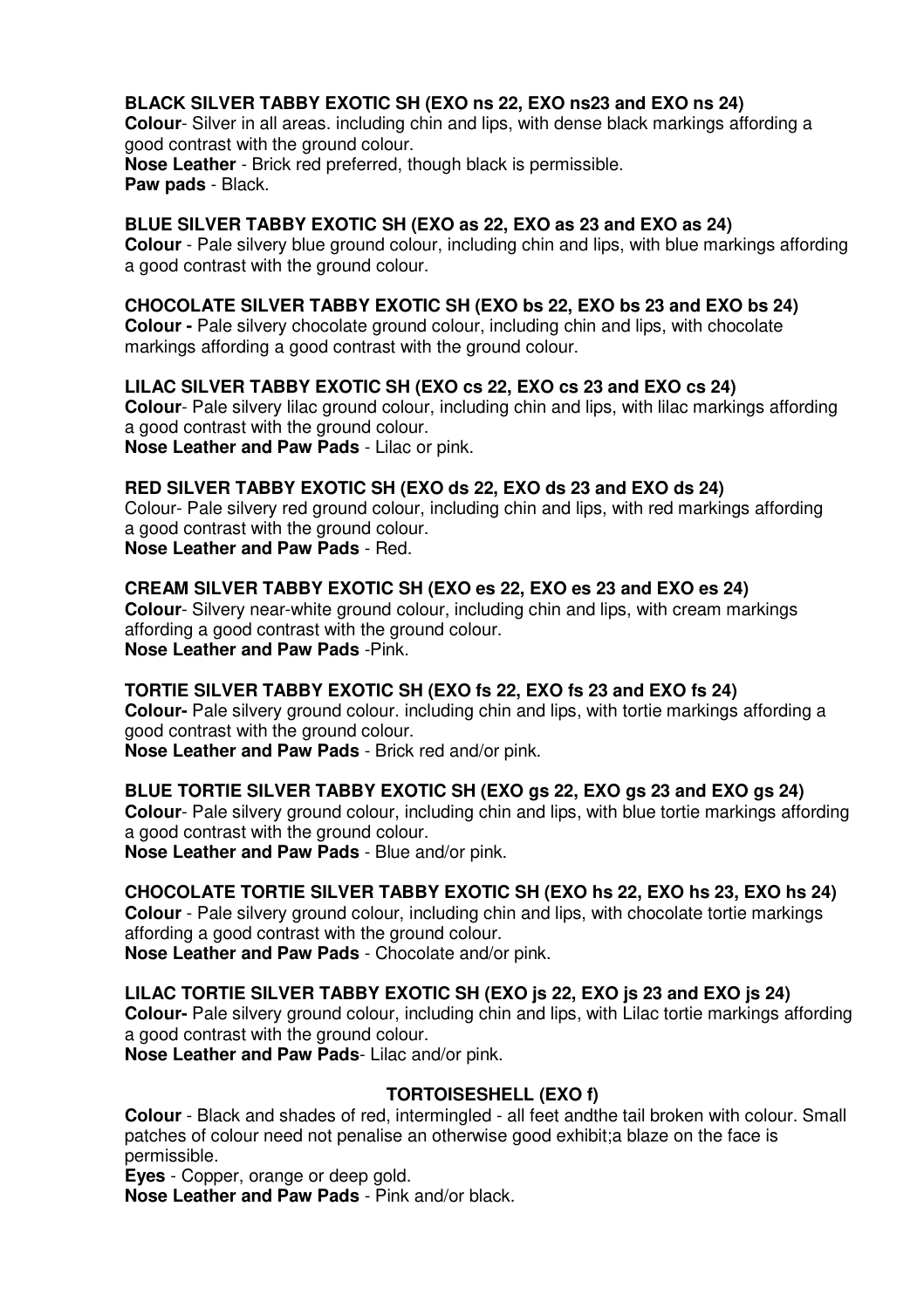# **BLUE-CREAM EXOTIC SH (EXO g)**

**Colour** - Blue and cream softly intermingled. All feetand the tail broken withcolour. Small patches of colour need not penalise an otherwise good exhibit; a blaze on the face is permissible.

**Eyes** - Copper, orange or deep gold.

**Nose Leather and Paw Pads** - Blue and/or pink.

# **CHOCOLATE TORTIE EXOTIC SH (EXO h)**

**Colour**- Chocolate, light red and dark red, intermingled- all feet and the tail broken with colour. Small patches of colour need not penalise an otherwise good exhibit; a blaze on the face is permissible.

**Eyes**- Copper, orange or deep gold.

**Nose Leather and Paw Pads** - Chocolate and/or pink.

# **LILAC-CREAM EXOTIC SH (EXO j)**

**Colour** - Lilac and shades of cream, softly intermingled – all feet and the tail broken with colour; a blaze on the face is permissible.

**Eyes**- Copper, orange or deep gold.

**Nose Leather and Paw Pads** - Faded lilac and/or pink.

**Additional Fault**: Tabby markings (in adults)

#### **Additional Withholding Faults for all Tortie Exotic SH:**

- 1. White anywhere<br>2. **Unsound coat**
- Unsound coat
- 3. Incorrect eye colour or rings or flecks of contrasting colour (in adults).

#### **Additional Faults:**

- 1. Uneven balance of colour<br>2. Colour unbroken on paws
- 2. Colour unbroken on paws
- 3. Brindling<br>4. Tabby ma
- Tabby markings
- 5. Silver tipping (in adults)

#### **TORTIE & WHITE EXOTIC SH**

The patches of colour are to be sound, even, well distributed and distinct without scattered white hairs. The white fur to be pure white and free from marks or shading of any kind. The minimum white permitted is some white to all four limbs, underbelly and chest, with some colour allowed to these areas of the body; the face to show both colour and white. Some white on the tail is acceptable. The minimum colour permitted is to the head area accompanied by a fully coloured tail. All pattern variations occurring in between the minimum white and minimum colour descriptions are acceptable.

#### **Eye Colour**- Copper,orange or deep gold.

**Nose Leather and Paw Pads** – Pink and/or the colour corresponding to the colour of the patches.

#### **Withhold Certificates or First Prizes in Kitten Open Classes for:**

- 1. Incorrect proportion of any colour
- 2. Incorrect eye colour or rims or flecks of contrasting colour (in adults)<br>3. Coloured hairs in the white areas
- 3. Coloured hairs in the white areas<br>4. Fully white tail
- 4. Fully white tail<br>5. All other withhe
- All other withholding faults as in the Exotic Shorthair General Type Standard.

#### **Faults:**

1. Brindling or white hairs in the coloured patches.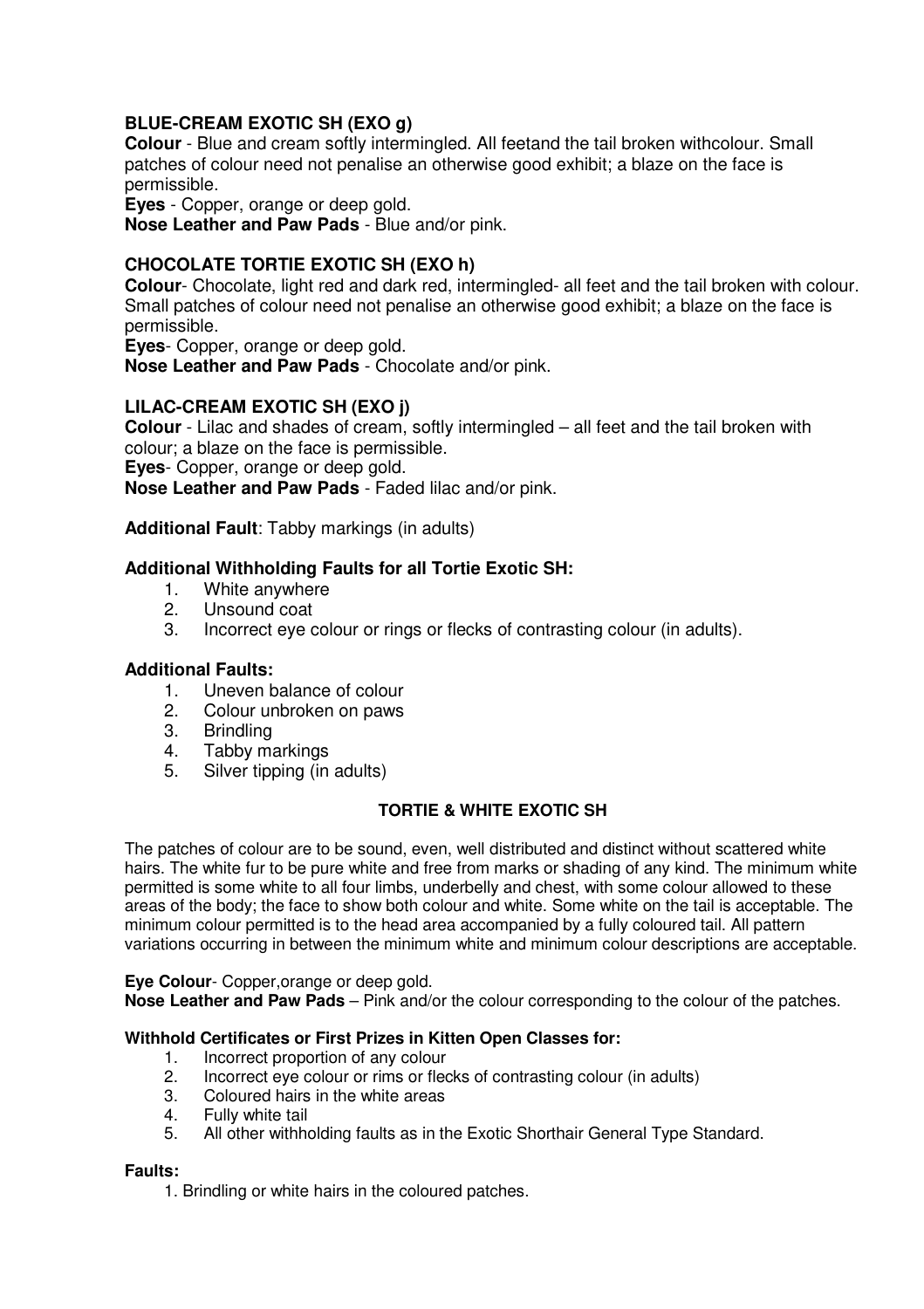#### **TORTIE & WHITE EXOTIC SH (EXO f 03)**

**Colour** - Patches of black and shades of red to be well distributed and broken and interspersed with white.

#### **BLUE TORTIE & WHITE EXOTIC SH (EXO g 03)**

**Colour** - Patches of light to medium blue and pale toned cream to be well distributed and broken and interspersed with white.

#### **CHOCOLATE TORTIE & WHITE EXOTIC SH (EXO h 03)**

**Colour -** Patches of chocolate, light red and dark red to be well distributed and broken and interspersed with white.

#### **LILAC TORTIE & WHITE EXOTIC SH (EXO j 03)**

**Colour** - Patches of lilac and shades of cream to be well distributed and broken and interspersed with white.

# **BI-COLOUR EXOTIC SH**

Any solid colour and white. The patches of colour to be sound, clear, even, well distributed and distinct without scattered white hairs. The white fur to be pure white and free from marks or shading of any kind. The minimum white permitted is some white to all four limbs, underbelly and chest, with some colour allowed to these areas of the body; the face to show both colour and white. Some white on the tail is acceptable. The minimum colour permitted is to the head area accompanied by a fully coloured tail. All pattern variations occurring in between the minimum white and minimum colour descriptions are acceptable.

#### **Eye Colour** – Copper, orange or deep gold.

**Nose Leather and Paw Pads** – Pink and/or the colour corresponding to the colour of the patches.

# **Withhold Certificates or First Prizes in Kitten Open Classes for:**

- 1. Incorrect proportion of any colour<br>2. Incorrect eve colour or rims or flee
- 2. Incorrect eye colour or rims or flecks of contrasting colour (in adults)<br>3. Coloured markings in the white areas
- Coloured markings in the white areas
- 4. All other withholding faults as in the Exotic Shorthair General Type Standard.

# **Faults:**

- 1. Brindling or white hairs in the coloured patches<br>2. Tabby markings
- Tabby markings

#### **BLACK & WHITE BI-COLOUR EXOTIC SH (EXO n 03)**

**Colour** – Lustrous dense black, free from rustiness, shading, markings or white hairs.

#### **BLUE & WHITE BI-COLOUR EXOTIC SH (EXO a 03)**

**Colour** – Medium to pale blue, free from shading, markings or white hairs.

#### **CHOCOLATE & WHITE BI-COLOUR EXOTIC SH (EXO b 03)**

**Colour** – Chocolate warm in tone, free from shading, markings or white hairs.

# **LILAC & WHITE BI-COLOUR EXOTIC SH (EXO c 03)**

**Colour** – Lilac warm in tone, free from shading, markings or white hairs.

# **RED & WHITE BI-COLOUR EXOTIC SH (EXO d 03)**

**Colour** – Deep rich red, free from white hairs; slight shading in any red on the forehead and legs is acceptable.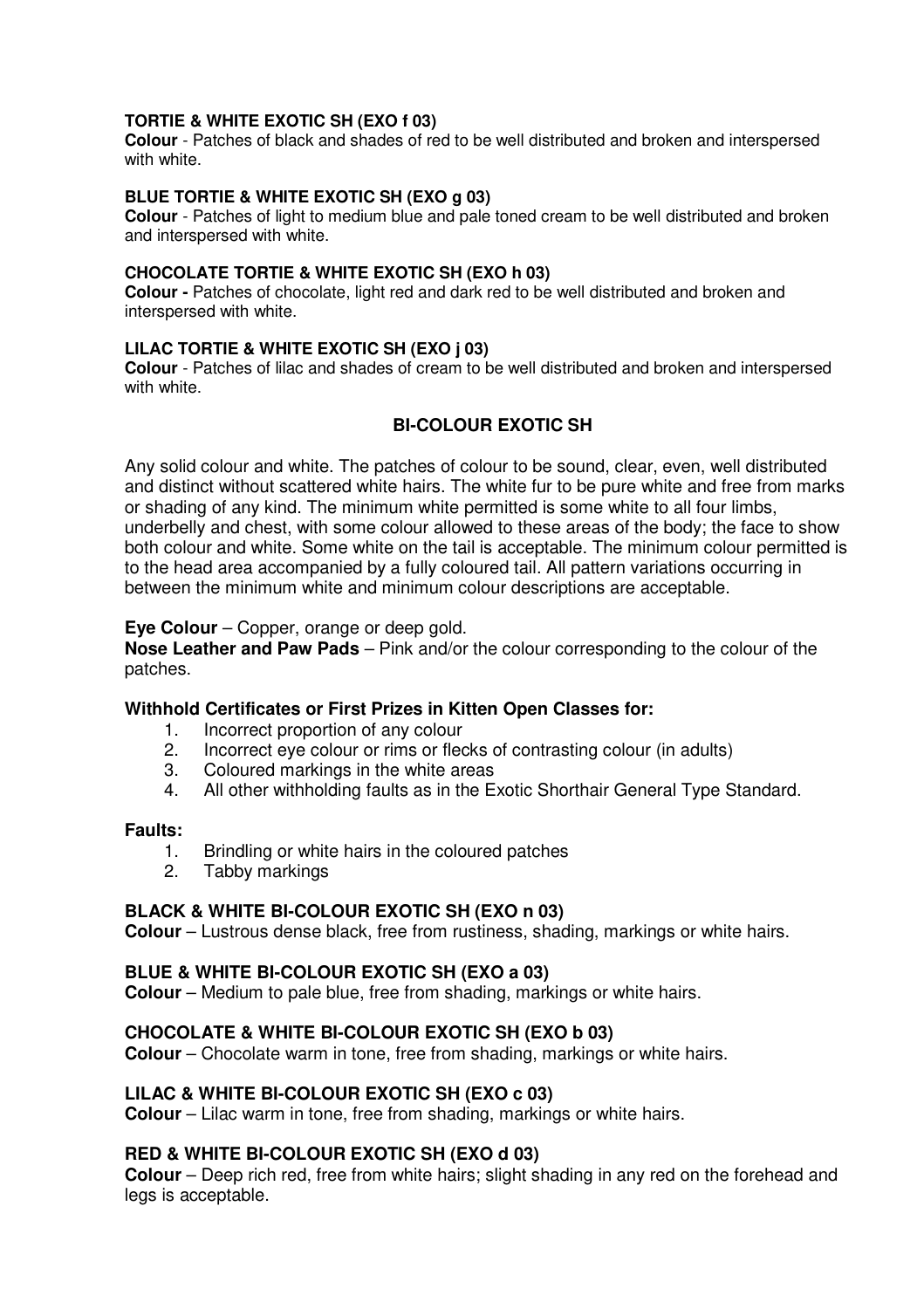# **CREAM & WHITE BI-COLOUR EXOTIC SH (EXO e 03)**

**Colour** – Pale to medium cream without a white undercoat, free from shading, markings or white hairs.

# **SMOKE BI-COLOUR EXOTIC SH**

**Colour** - Smoke colour (as defined below) and white. The patches are to be clear, even, well distributed and distinct without scattered white hairs. The coloured areas should show contrasts, the undercoat being silver, as light as possible, showing maximum contrast to the top coat. The silver will show a hint of the top coat colour. There should be no tabby markings in adults, but kittens should not be penalised too heavily. The white fur is to be pure white and free from marks or shading of any kind. The minimum white permitted is some white to all four limbs, underbelly and chest, with some colour allowed to these areas of the body; the face to show both colour and white. Some white on the tail is acceptable. The minimum colour permitted is to the head area accompanied by a fully coloured tail. All pattern variations occurring in between the minimum white and minimum colour descriptions are acceptable.

**Eye colour** - copper, orange or deep gold.

**Nose Leather and paw pads** - pink and/or the colour corresponding to the colour

# **Withhold certificates or first prizes in kitten open classes for:**

- 1. Incorrect distribution of any colour<br>2. Incorrect eve colour or rims. flecks
- Incorrect eye colour or rims, flecks of contrasting colour (in adults)
- 3. Coloured hairs in the white areas  $\frac{d}{dx}$  Fully white tail
- Fully white tail
- 5. All other withholding faults as in the Exotic SH General Type Standard

#### **Faults:**

- 1. Brindling or white hairs in the coloured patches
- 2. Tabby markings

#### **BLACK SMOKE & WHITE EXOTIC SH (EXO ns 03)**

**Colour** - Black with a silver undercoat

**BLUE SMOKE & WHITE EXOTIC SH (EXO as 03)** 

**Colour** - Blue with a silver undercoat

**CHOCOLATE SMOKE & WHITE EXOTIC SH (EXO bs 03)**

**Colour** - Chocolate with a silver undercoat

#### **LILAC SMOKE & WHITE EXOTIC SH (EXO cs 03)**

**Colour** - Lilac with a silver undercoat

#### **RED SMOKE & WHITE EXOTIC SH (EXO ds 03)**

**Colour** - Red with a silver undercoat

#### **CREAM SMOKE & WHITE EXOTIC SH (EXO es 03)**

**Colour** - Cream with a silver undercoat

#### **TORTIE SMOKE & WHITE EXOTIC SH (EXO fs 03)**

**Colour** - Black and shades of red with a silver undercoat)

#### **BLUE TORTIE SMOKE & WHITE EXOTIC SH (EXO gs 03)**

**Colour** - Blue and shades of cream with a silver undercoat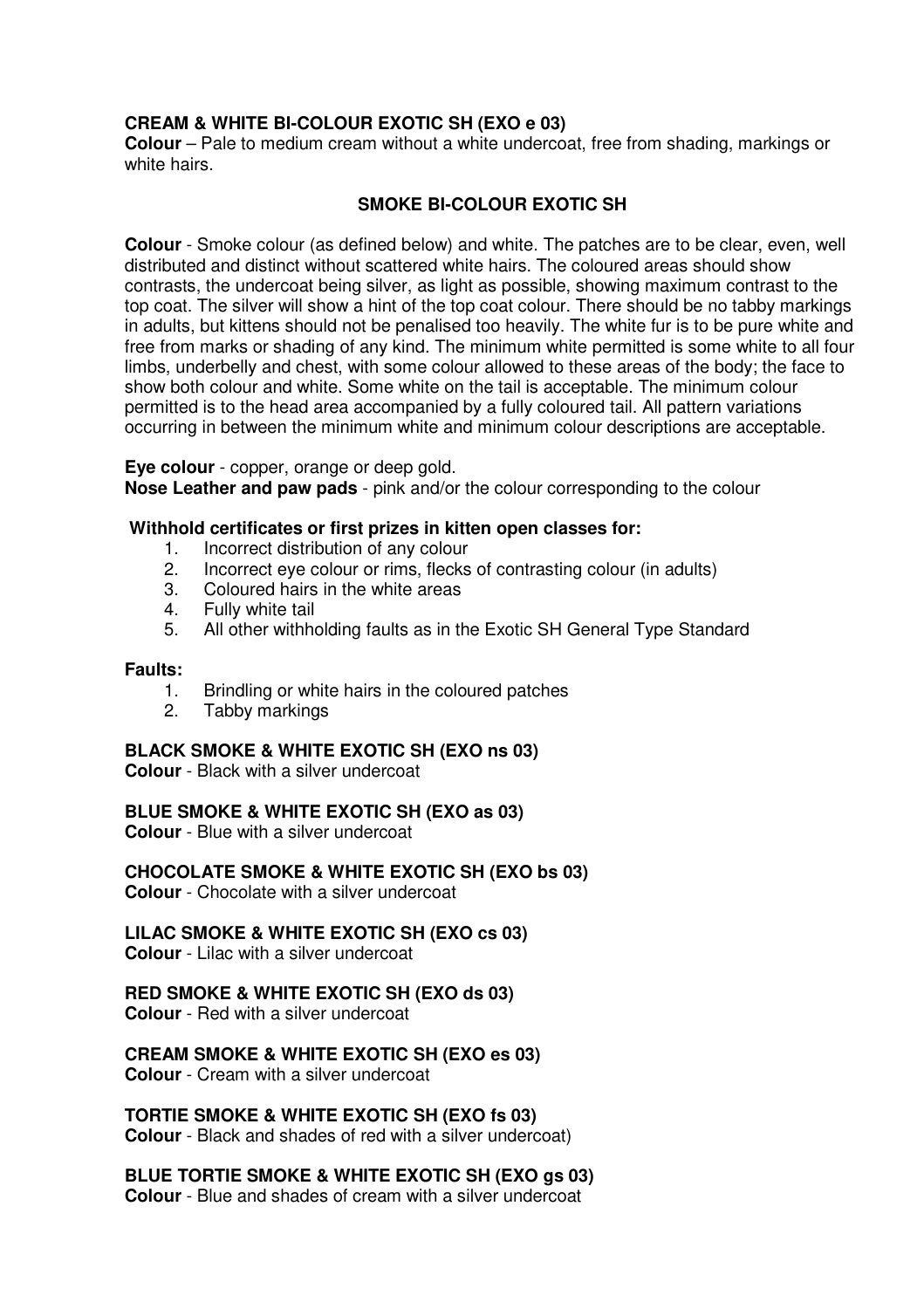# **CHOCOLATE TORTIE SMOKE & WHITE EXOTIC SH (EXO hs 03)**

**Colour** - Chocolate and shades of red with a silver undercoat

# **LILAC TORTIE SMOKE & WHITE EXOTIC SH (EXO js 03)**

**Colour** - Lilac and shades of cream with a silver undercoat

# **TABBY & WHITE BI-COLOUR EXOTIC SH**

In Tabby & White Exotics the coloured fur to show the tabby pattern (classic, mackerel or spotted) on the appropriate ground colour. The white fur to be pure white and free from marks or shading of any kind. The minimum white permitted is some white to all four limbs, underbelly and chest, with some colour allowed to these areas of the body; the face to show both colour and white. Some white on the tail is acceptable. The minimum colour permitted is to the head area accompanied by a fully coloured tail. All pattern variations occurring in between the minimum white and the minimum colour are acceptable.

# **BROWN TABBY & WHITE EXOTICSH (EXO n 03 21/22/23/24)**

**Colour**- Black markings on a rich sable agouti ground.

# **BLUE TABBY & WHITE EXOTIC SH (EXO a 03 21/22/23/24)**

**Colour**- Blue markings on a beige agouti ground.

# **CHOCOLATE TABBY & WHITE EXOTIC SH (EXO b 03 21/22/23/24)**

**Colour**- Chocolate markings on a bronze agouti ground.

**LILAC TABBY & WHITE EXOTIC SH (EXO c 03 21/22/23/24) Colour**- Lilac markings on a pale beige agouti ground.

# **RED TABBY & WHITE EXOTIC SH (EXO d 03 21/22/23/24)**

**Colour**- Rich red markings on a paler red agouti ground.

**CREAM TABBY & WHITE EXOTIC SH (EXO e 03 21/22/23/24) Colour**- Cream markings on a paler cream agouti ground.

# **TORTIE TABBY & WHITE EXOTIC SH**

In the Tortie Tabby & White Exotic SH, the coloured fur to show the tabby pattern (classic, mackerel or spotted) overlaid with shades of red or cream on the appropriate ground colour. Both elements of the tabby and tortie must be clearly visible. The white fur to be pure white and free from marks or shading of any kind.

The minimum white permitted is some white to all four limbs, underbelly and chest, with some colour allowed to these areas of the body; the face to show both colour and white. Some white on the tail is acceptable.

The minimum colour permitted is to the head area accompanied by a fully coloured tail. All pattern variations occurring in between the minimum white and the minimum colour are acceptable.

# **TORTIE TABBY & WHITE EXOTIC SH (EXO f 03 21/22/23/24)**

**Colour-** Dense black markings on a brilliant copper brown agouti ground overlaid with shades of red.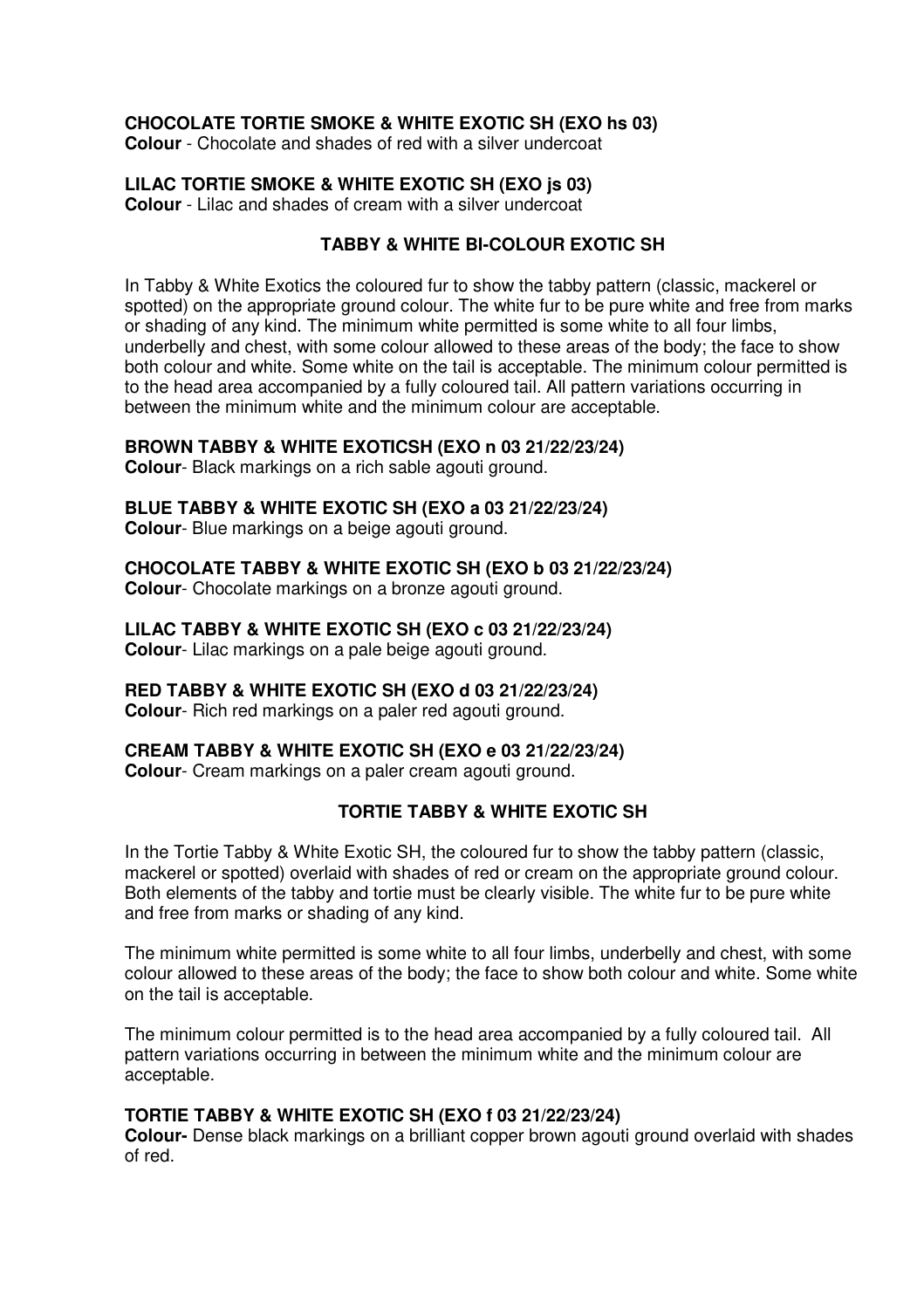# **BLUE TORTIE TABBY & WHITE EXOTIC SH (EXO g 03 21/22/23/24)**

**Colour** - Blue markings on a light beige agouti ground overlaid and patched with shades of cream

### **CHOCOLATE TORTIE TABBY & WHITE (EXO h 03 21/22/23/24)**

**Colour** - Chocolate markings on a light bronze agouti ground overlaid and patched with shades of red.

#### **LILAC TORTIE TABBY & WHITE (EXO j 03 21/22/23/24)**

**Colour -** Lilac markings on a pale beige agouti ground overlaid with shades of cream.

# **SILVER TABBY & WHITE EXOTIC SH**

**Colour** - Silver tabby pattern (classic, mackerel or spotted) colour and white. The patches of colour are to be dear, even, well distributed and distinct without scattered white hairs. The white fur is to be pure white and free from marks or shading of any kind.

The minimum white permitted is some white to all four limbs, underbelly and chest, with some colour allowed to these areas of the body; the face to show both colour and white. Some white on the tail is acceptable.

The minimum colour permitted is to the head area accompanied by a fully coloured tail.

All pattern variations occurring in between the minimum white and minimum colour descriptions are acceptable.

**Markings** – as specified for the individual colour

**Eye colour** - Black Silver: Green, hazel, copper, orange or deep gold (green preferred). Other colours: Copper, orange or deep gold.

**Nose Leather and Paw Pads** - Pink and/or the colour corresponding to the colour of the patches.

#### **Withhold Certificates or First Prizes in Kitten Open Classes for:**

- 1. Incorrect distribution of any colour<br>2. Incorrect eye colour or rims, flecks
- 2. Incorrect eye colour or rims, flecks of contrasting colour (in adults)<br>3. Serious pattern faults
- 3. Serious pattern faults<br>4. Coloured hairs in the
- 4. Coloured hairs in the white areas
- 5. Fully white tail
- 6. All other withholding faults as in the Exotic SH General Type Standard

#### **Additional faults:**

1. Brindling or white hairs in the coloured patches

**BLACK SILVER TABBY & WHITE EXOTIC SH (EXO ns 03 21/22/23/24)** 

**Colour**- Ground colour silver. Markings dense black.

**BLUE SILVER TABBY & WHITE EXOTIC SH (EXO as 03 21/22/23/24) Colour** - Ground colour pale silvery blue. Markings blue.

**CHOCOLATE SILVER & WHITE TABBY EXOTIC SH (EXO bs 21/22/23/24) Colour** - Ground colour pale silvery chocolate. Markings chocolate.

**LILAC SILVER & WHITE TABBY EXOTIC SH (EXO cs 03 21/22/23/24)** 

**Colour** - Ground colour pale silvery lilac. Markings lilac.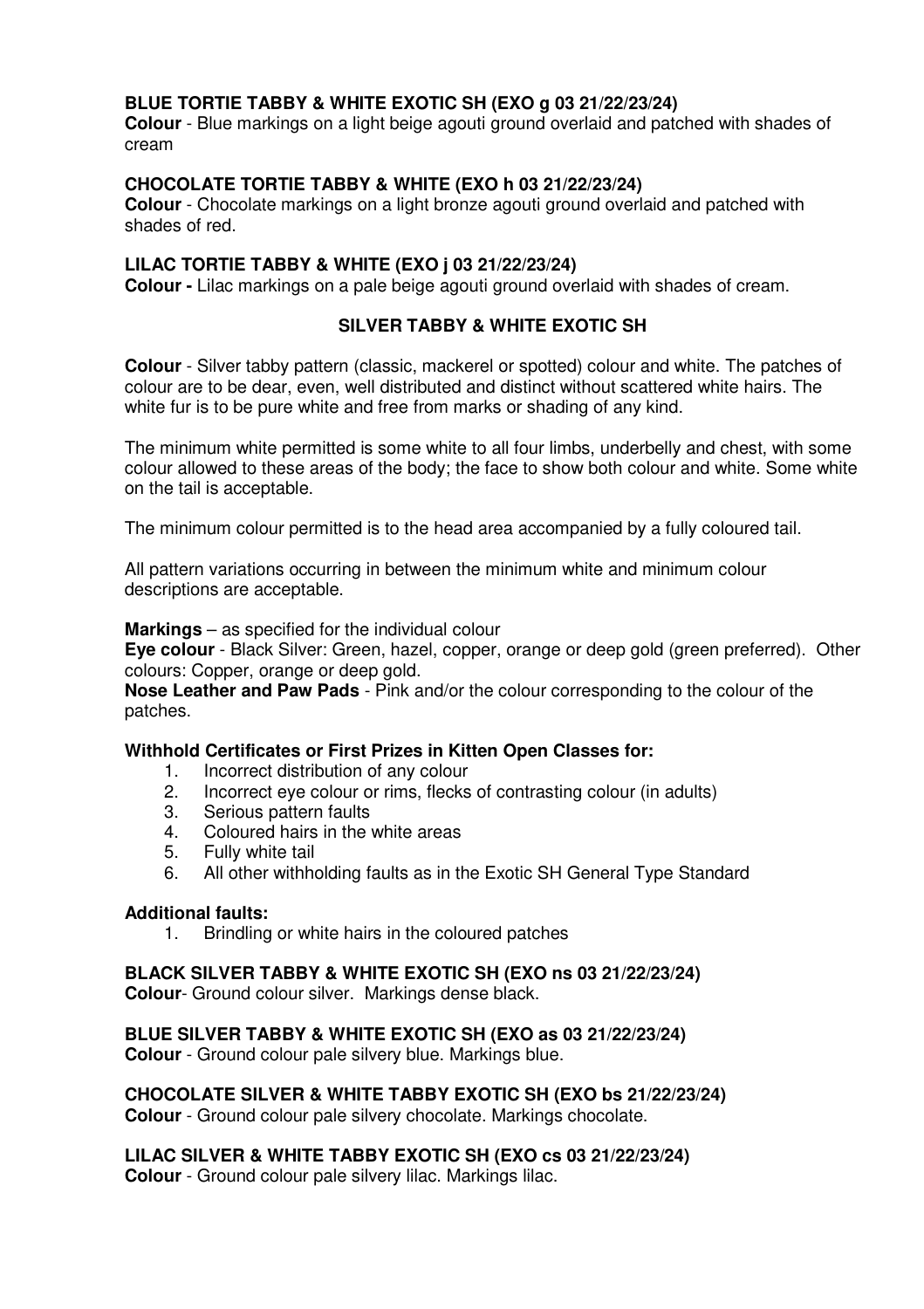# **RED SILVER & WHITE TABBY EXOTIC SH (EXO ds 03 21/22/23/24)**

**Colour** - Ground colour silvery red. Markings red.

# **CREAM SILVER & WHITE TABBY EXOTIC SH (EXO es 21/22/;23/24)**

**Colour** - Ground colour pale silvery cream. Markings cream.

### **TORTIE SILVER & WHITE TABBY EXOTIC SH (EXO fs 03 21/22/23/24)**

Colour - Ground colour pale silver and silvery red. Markings dense black on a brilliant copper brown agouti with shades of red evenly intermingled.

#### **BLUE TORTIE SILVER & WHITE TABBY EXOTIC SH (EXO gs 03 21/22/23/24)**

Colour - Ground colour pale silvery blue and silvery cream. Markings, deep blue on a cool toned beige agouti with shades of cream evenly intermingled.

# **CHOCOLATE TORTIE SILVER & WHITE TABBY EXOTIC SH (EXO hs 03 21/22/23/24)**

Colour - Ground colour pale silvery chocolate and silvery red. Markings rich chocolate on a bronze agouti with shades of red evenly intermingled.

#### **LILAC TORTIE SILVER & WHITE TABBY EXOTIC SH (EXO js 03 21/22/23/24)**

Colour - Ground colour pale silvery lilac and silvery cream. Markings lilac on a beige agouti with shades of cream evenly intermingled.

# **SHADED CAMEO BI-COLOUR EXOTIC SH**

**Colour:** The shaded cameo coat should show good contrasts with the undercoat of the coloured parts being as light as possible, and the tips of the coat shading to the appropriate colour or colours relevant to the GEMS code. Chin, chest, stomach, inside of the legs and underside of the tail to be silvery white. The general effect to be darker than the Tipped; the tipping can be one third of the complete hair length and must be as even as possible. Rims of the eyes, lips, nose leather and paw pads must correspond with the tipping colour.

The minimum white permitted is some white to all four limbs, underbelly and chest, with some colour allowed to these areas of the body; the face to show both colour(s) and white. Some white on the tail is acceptable.

The minimum colour permitted is to the head area accompanied by a fully coloured tail, plus enough colour on the body to enable a judge to determine the gems number.

All pattern variations occurring in between the minimum white and minimum colour descriptions are acceptable.

**Eye Colour:** Copper, orange or deep gold. (A green rimmed iris in adults is a fault).

# **BLACK SHADED CAMEO & WHITE BI-COLOUR EXOTIC (EXO ns 03 11)**

**Colour**: Coloured areas on the body, face and legs, evenly shaded with black; no tabby markings – Undercoat as light as possible. **Nose leather, Eye rims and Paw Pads** – Black.

#### **BLUE SHADED CAMEO & WHITE BI-COLOUR EXOTIC (EXO as 03 11)**

**Colour:** Coloured areas on the body, face and legs, evenly shaded with blue; no tabby markings – Undercoat as light as possible.

**Nose leather, Eye rims and Paw Pads** – Blue.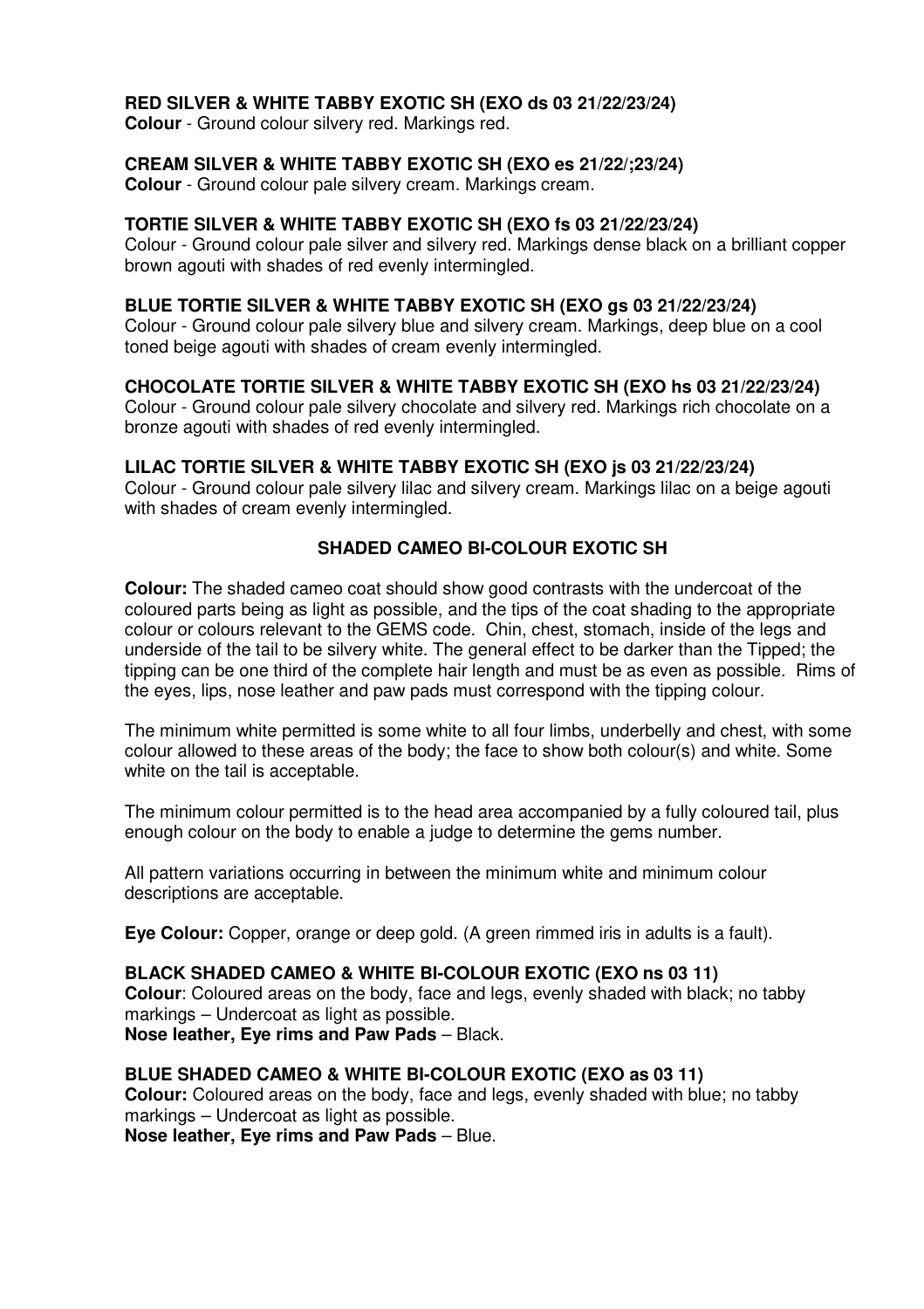# **CHOCOLATE SHADED CAMEO & WHITE BI-COLOUR EXOTIC (EXO bs 03 11)**

**Colour:** Coloured areas on the body, face and legs, evenly shaded with medium chocolate, warm in tone; no tabby markings – Undercoat as light as possible. **Nose leather, Eye rims and Paw Pads** – Chocolate.

#### **LILAC SHADED CAMEO & WHITE BI-COLOUR EXOTIC (EXO cs 03 11)**

**Colour:** Coloured areas on the body, face and legs, evenly shaded with faded lilac, warm in tone; no tabby markings – Undercoat as light as possible. **Nose leather, Eye rims and Paw Pads** – Lilac.

#### **RED SHADED CAMEO & WHITE BI-COLOUR EXOTIC (EXO ds 03 11)**

**Colour:** Coloured areas on the body, face and legs, evenly shaded with red; no tabby markings – Undercoat as light as possible. **Nose leather, Eye rims and Paw Pads** – Pink.

#### **CREAM SHADED CAMEO & WHITE BI-COLOUR EXOTIC (EXO es 03 11)**

**Colour:** Coloured areas on the body, face and legs, evenly shaded with pale to medium cream; no tabby markings – Undercoat as light as possible. **Nose leather, Eye rims and Paw Pads** – Pink.

#### **TORTOISESHELL SHADED CAMEO & WHITE BI-COLOUR EXOTIC (EXO fs 03 11)**

**Colour:** Coloured areas on the body, face and legs, evenly shaded with black and shades of red; rich and bright and intermingled; no tabby markings – Undercoat as light as possible. Small patches of colour need not penalise an otherwise god exhibit. A blaze on the face is permissible.

**Nose leather, Eye rims and Paw Pads** – Black and/or pink.

#### **BLUE-CREAM SHADED CAMEO & WHITE EXOTIC (EXO gs 03 11)**

**Colour:** Coloured areas on the body, face and legs, evenly shaded with blue and cream softly intermingled; no tabby markings – Undercoat as light as possible. **Nose leather, Eye rims and Paw Pads** – Pink.

#### **CHOCOLATE TORTOISESHELL SHADED CAMEO & WHITTE EXOTIC (EXO hs 03 11)**

**Colour:** Coloured areas on the body, face and legs, evenly shaded with medium to dark chocolate and shades of red intermingled; no tabby markings – Undercoat as light as possible. Small patches of colour need not penalise an otherwise god exhibit. A blaze on the face is permissible.

**Nose leather, Eye rims and Paw Pads** – Black.

#### **LILAC TORTOISESHELL SHADED CAMEO & WHITE EXOTIC (EXO js 03 11)**

**Colour:** Coloured areas on the body, face and legs, evenly shaded with lilac and cream softly intermingled; no tabby markings – Undercoat as light as possible. **Nose leather, Eye rims and Paw Pads** – Lilac and /or Pink.

#### **Withhold Certificates or First prize in Kitten Breed classes for:**

- 1. Incorrect distribution of colour<br>2. Incorrect eve colour or rims. fle
- 2. Incorrect eye colour or rims, flecks of contrasting colour (in adults)
- 3. Coloured hairs in the white areas  $\frac{4}{5}$  Fully white tail
- 4. Fully white tail<br>5. Tabby marking
- 5. Tabby markings, brown or cream tinges<br>6. All other withholding faults as in the Exot
- 6. All other withholding faults as in the Exotic SH General Type Standard

# **Faults:**

Brindling or white hairs in the coloured patches.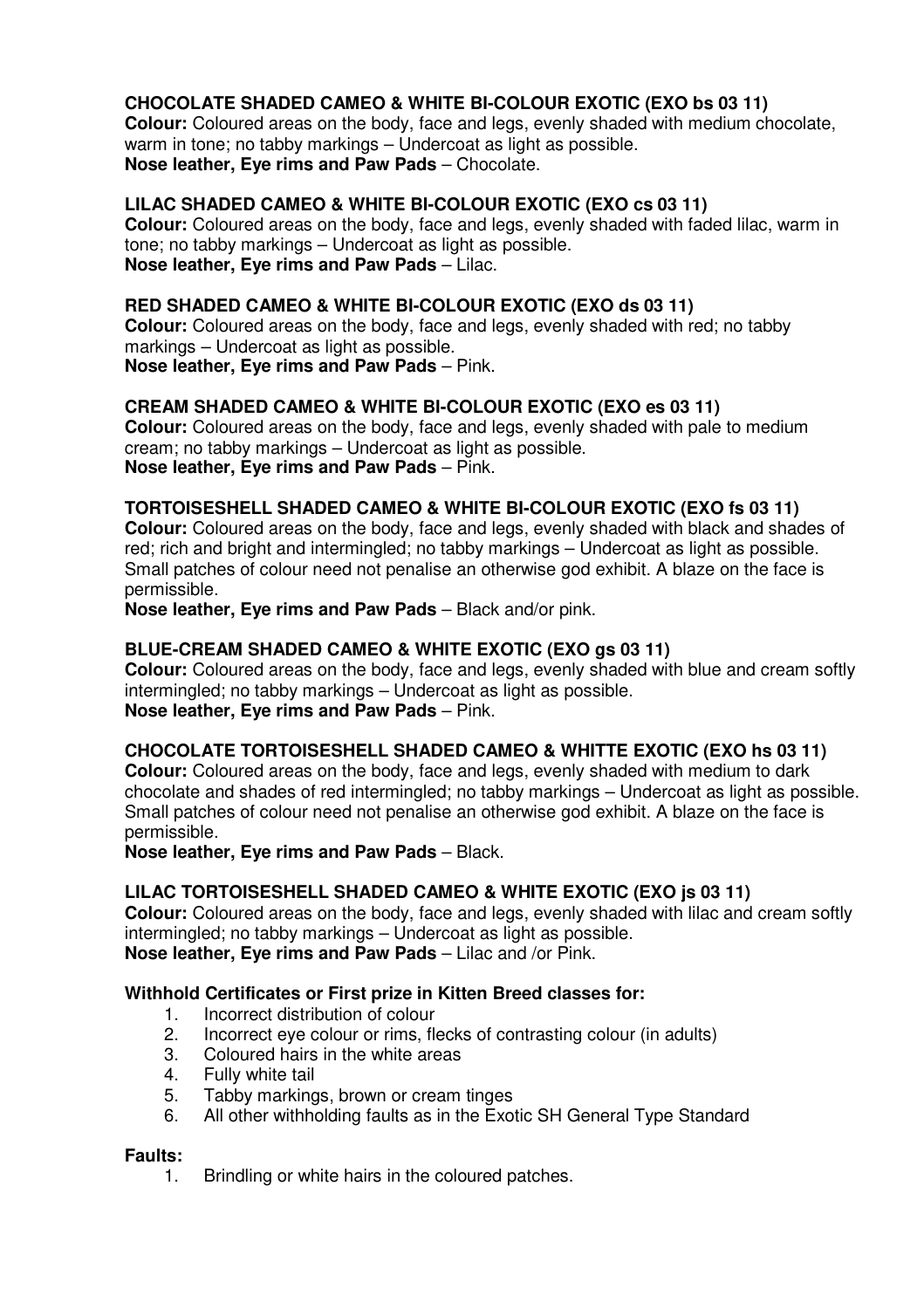# **TIPPED CAMEO BI-COLOUR EXOTIC SH**

**Colour:** Tipped colour (as defined below) and white. The patches of colour to be clear even, well distributed and distinct without scattered white hairs. The coloured areas should show tipping, which should be evenly distributed, thus giving a sparkling effect, the undercoat to be as light as possible. The white fur is to be pure white and free from marks or shading of any kind<sup>1</sup>

The minimum white permitted is some white to all four limbs, underbelly and chest, with some colour allowed to these areas of the body; the face to show both colour(s) and white. Some white on the tail is acceptable.

The minimum colour permitted is to the head area accompanied by a fully coloured tail, plus enough colour on the body to enable a judge to determine the gems number.

All pattern variations occurring in between the minimum white and minimum colour descriptions are acceptable.

**Eye Colour: -** copper, orange or deep gold. **Nose leather:** brick red outlined in the colour corresponding to the colour of the patches.

# **BLACK TIPPED & WHITE EXOTIC SH (EXO ns 03 12)**

**Colour** - Black with undercoat as light as possible **Paw Pads** – Black and/or pink

**BLUE TIPPED & WHITE EXOTIC SH (EXO as 03 12) Colour** – Blue with undercoat as light as possible **Paw Pads** – Blue and/or pink

**CHOCOLATE TIPPED & WHITE EXOTIC SH (EXO bs 03 12)** 

**Colour** – Chocolate with undercoat as light as possible **Paw Pads** – Chocolate and or pink

**LILAC TIPPED & WHITE EXOTIC SH (EXO cs 03 12)** 

**Colour** – Faded lilac colour, warm in tone with undercoat as light as possible **Paw Pads** – Lilac and or pink

**RED TIPPED & WHITE EXOTIC SH (EXO ds 03 12)** 

**Colour –** Red with undercoat as light as possible **Paw Pads** – Pink

**CREAM TIPPED & WHITE EXOTIC SH (EXO es 03 12)** 

**Colour** – Pale to medium cream with undercoat as light as possible **Paw Pads** – Pink

#### **TORTOISESHELL TIPPED & WHITE EXOTIC SH (EXO fs 03 12)**

**Colour** – Black and shades of red intermingled, with undercoat as light as possible Small patches of colour need not penalise an otherwise good exhibit **Paw Pads** – Black and/or pink

#### **BLUE-CREAM TIPPED & WHITE EXOTIC SH (EXO gs 03 12)**

**Colour** – Blue and cream softly intermingled, with undercoat as light as possible Small patches of colour need not penalise an otherwise good exhibit **Paw Pads** – Blue and/or pink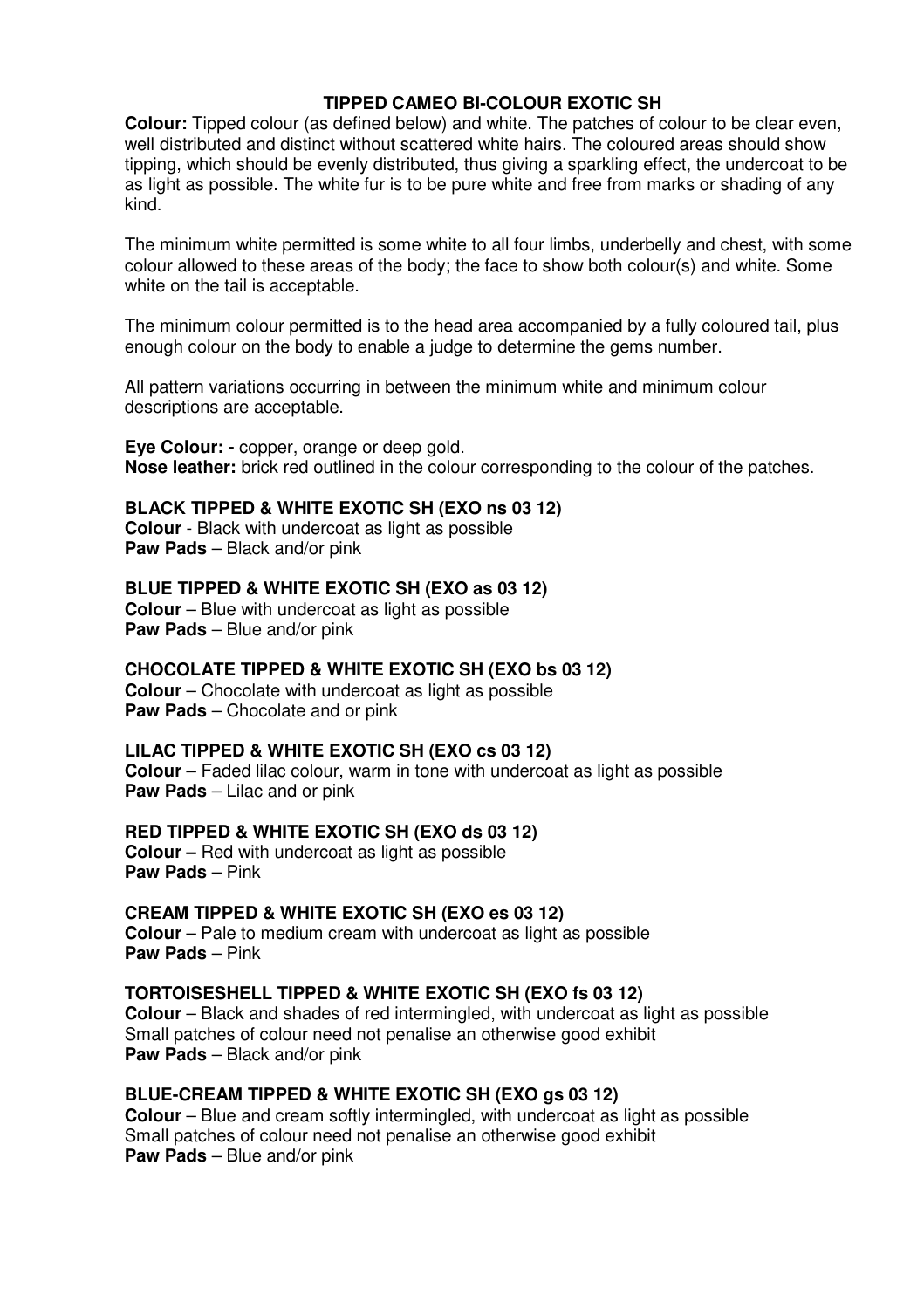# **CHOCOLATE TORTOISESHELL TIPPED & WHITE EXOTIC SH (EXO hs 03 12)**

**Colour** – Chocolate and shades of red intermingled, with undercoat as light as possible Small patches of colour need not penalise an otherwise good exhibit **Paw Pads** – Chocolate and/or pink

### **LILAC-CREAM TORTOISESHELL TIPPED & WHITE EXOTIC SH (EXO js 03 12)**

**Colour** – Lilac and cream softly intermingled, with undercoat as light as possible. Small patches of colour need not penalise an otherwise good exhibit **Paw Pads** – Lilac and/or pink

#### **Withhold Certificates or First prize in Kitten Breed classes for:**

- 1. Incorrect distribution of colour<br>2. Incorrect eve colour or rims, fle
- 2. Incorrect eye colour or rims, flecks of contrasting colour (in adults).<br>3. Coloured hairs in the white areas
- 3. Coloured hairs in the white areas.<br> $\frac{A}{I}$  Fully white tail
- 4. Fully white tail.
- 5. Tabby markings, brown or cream tinges.<br>6. All other withholding faults as in the Exot
- All other withholding faults as in the Exotic SH General Type Standard

#### **Faults:**

1. Brindling or white hairs in the coloured patches.

# **SMOKE EXOTIC SH (EXO ns)**

**Colour -** A Smoke cat is a cat of contrasts, darker on back, head and feet. Any colour in the recognised Exotic breeds is accepted, the undercoat being as light as possible, showing maximum contrast. No tabby markings in adults, but kittens should not be penalised too heavily.

**Eyes** - Copper, orange or deep gold.

**Nose Leather and Paw Pads** - Corresponding with coat colour.

#### **Additional Withholding Faults:**

- 1. Tabby markings in adults
- 2. Incorrect eye colour or rims or flecks of contrasting colour (in adults).

# **Additional Faults:**

- 1. Tabby markings
- 2. White or silver guard hairs
- 3. Insufficient contrast.

#### **BLACK SMOKE EXOTIC SH (EXO ns)**

**Colour** - Body black with no tabby markings. Undercoat - ash white **Nose Leather. Eye rims and Paw Pads**- Black

#### **BLUE SMOKE EXOTIC SH (EXO as)**

**Colour** - medium to pale blue with no tabby markings. Undercoat - as light as possible **Nose Leather, Eye rims and Paw Pads** - Blue.

#### **CHOCOLATE SMOKE EXOTIC SH (EXO bs)**

**Colour** - Medium to dark chocolate warm in tone, no tabby markings. Undercoat – ash white **Nose Leather, Eye rims and Paw Pads**- Chocolate

#### **LILAC SMOKE EXOTIC SH (EXO cs)**

**Colour** - Lilac warm in tone with no tabby markings. Undercoat - as light as possible **Nose Leather, Eye rims and Paw Pads** - Lilac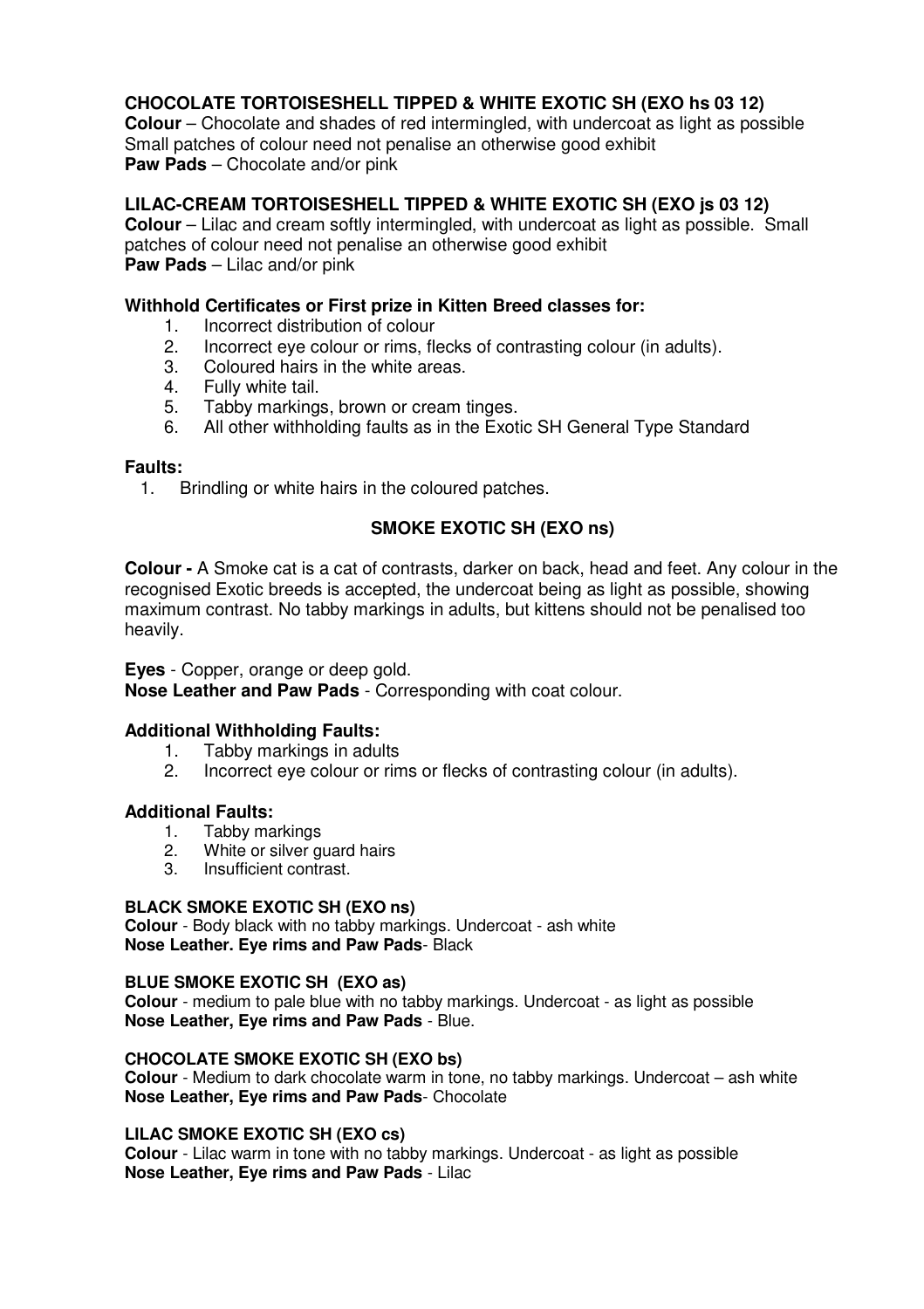#### **RED SMOKE EXOTIC SH (EXO ds)**

**Colour** - Deep rich red ideally with no tabby markings. Undercoat – ash white **Nose Leather, Eye rims and Paw Pads**- Pink

#### **TORTIE SMOKE EXOTIC SH (EXO fs)**

**Colour**- Black and shades of red intermingled, with no tabby markings. Small patches of colour need not penalise an otherwise good exhibit. Undercoat - ash white **Nose Leather. Eye rims and Paw Pads**- Black and/or pink

#### **CREAM SMOKE EXOTIC SH (EXO es)**

**Colour** - Pale to medium cream, ideally with no tabby markings. Undercoat-as light as possible **Nose Leather, Eye rims and Paw Pads** - Pink

#### **BLUE-CREAM EXOTIC SH (EXO gs)**

**Colour** - Blue and cream softly intermingled with no tabby markings. Undercoat - as light as possible

**Nose Leather, Eye rims and Paw Pads**- Blue and/or pink

### **CHOCOLATE TORTIE SMOKE (EXO hs)**

**Colour** - Medium to dark chocolate with shades of red intermingled, with no tabby markings. Small patches of colour need no penalise and otherwise good exhibit. A blaze on the face is permissible. Undercoat - ash white

**Nose Leather, Eye rims and Paw Pads**- Chocolate and/or pink

#### **LILAC TORTIE SMOKE EXOTIC SH (EXO js)**

**Colour** - Lilac and cream softly intermingled, warm in tone with no tabby markings. Undercoat - as light as possible

**Nose Leather. Eye rims and Paw Pads**- Lilac and/or pink

#### **SHADED CAMEO EXOTIC (EXO ns 11)**

**Colour** - Undercoat pure silvery white with tips of the coat shading to the appropriate colour or colours relevant to the GEMS code. Chin, chest, stomach, inside of the legs and underside of the tail should be silvery white. The general effect to be darker than the Tipped; the tipping can be one third of the complete hair length and must be as even as possible. Hair on the foot pad to the joint may be shaded to the tipping colour. Rims of the eyes, lips, nose leather and paw pads must correspond with the tipping colour.

**Eye Colour:** Copper, orange to deep gold. (A green rimmed iris is a fault)

#### **BLACK SHADED CAMEO EXOTIC SH (EXO ns 11)**

**Colour** - Undercoat as light as possible, evenly shaded with black. **Nose leather, Eye rims and Paw Pads**- Black

#### **BLUE SHADED CAMEO EXOTIC SH (EXO as 11)**

**Colour** - Undercoat as light as possible, evenly shaded with blue. **Nose leather, Eye rims and Paw Pads**- Blue

#### **CHOCOLATE CAMEO EXOTIC SH (EXO bs 11)**

**Colour**- Undercoat as light as possible, evenly shaded with medium chocolate, warm in tone. **Nose leather. Eye rims and Paw Pads** - Chocolate

#### **LILAC SHADED CAMEO EXOTIC SH (EXO cs 11)**

**Colour** - Undercoat as light as possible, evenly shaded with faded lilac, warm in tone. **Nose leather, Eye rims and Paw Pads** - Lilac

#### **RED SHADED CAMEO EXOTIC SH (EXO ds 11)**

**Colour-** Undercoat as light as possible, evenly shaded with red. **Nose leather, Eye rims and Paw Pads** – Pink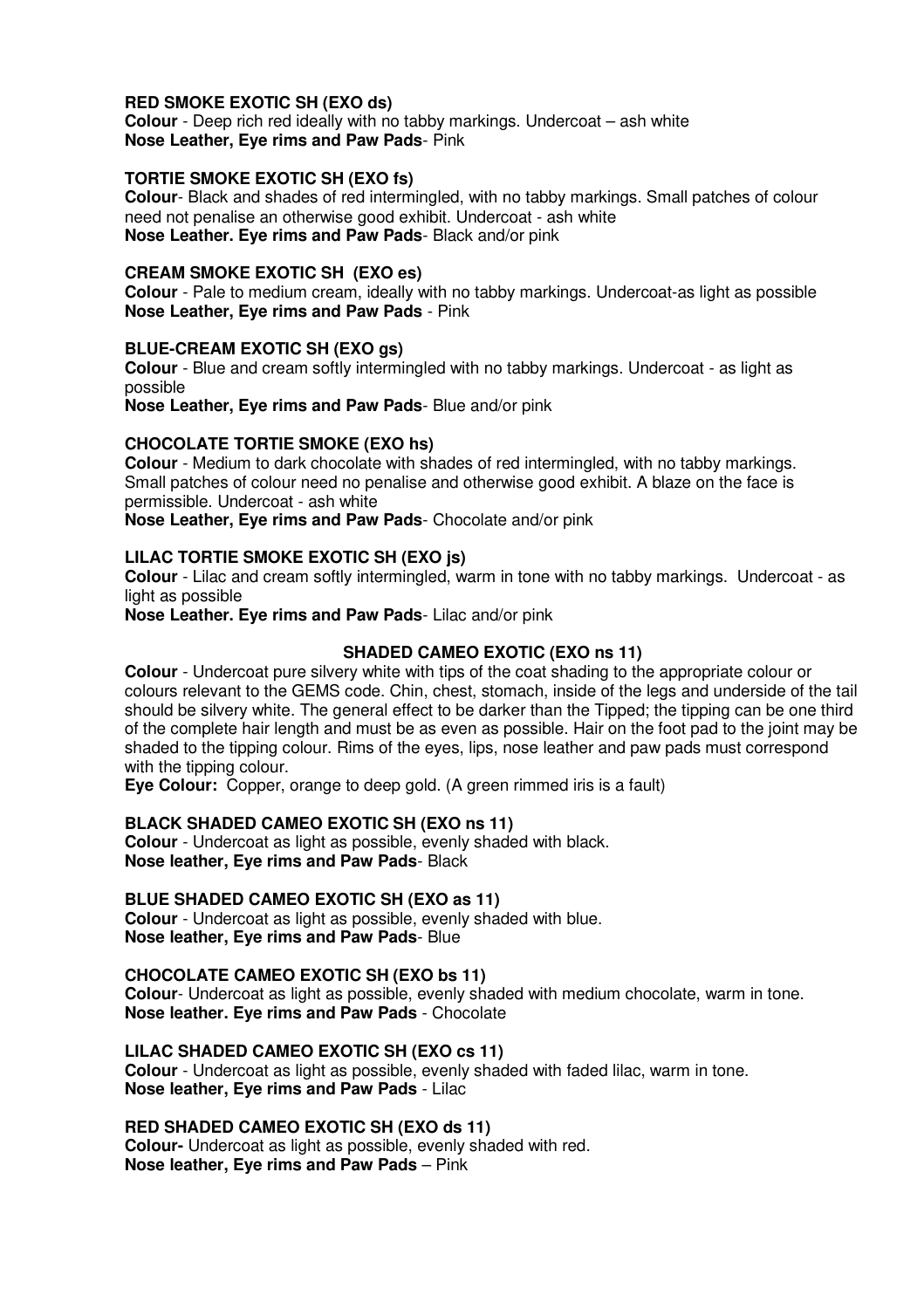#### **TORTOISESHELL SHADED CAMEO EXOTIC SH (EXO fs 11)**

**Colour-** Undercoat as light as possible, evenly shaded with black and shades of red; rich and bright and intermingled. with no tabby markings, Small patches of colour need not penalise an otherwise good exhibit. A blaze on the face is permissible. **Nose leather, Eye rims and Paw Pads**- Black and/or pink.

# **CREAM SHADED CAMEO EXOTIC SH (EXO es 11)**

**Colour**- Undercoat as light as possible, evenly shaded with pale to medium cream. **Nose leather, Eye rims and Paw Pads** - Pink

#### **BLUE-CREAM SHADED CAMEO EXOTIC SH (EXO gs 11)**

**Colour**- Undercoat as light as possible, evenly shaded with blue and cream softly intermingled. **Nose leather, Eye rims and Paw Pads** - Blue and/or Pink.

#### **CHOCOLATE TORTOISESHELL SHADED CAMEO EXOTIC SH (EXO hs 11)**

**Colour** - Undercoat as light as possible, evenly shaded with medium to dark chocolate and shades of red, intermingled, with no tabby markings. Small patches of colour need not penalise an otherwise good exhibit. A blaze on the face is permissible. **Nose leather, Eye rims and Paw Pads** - Chocolate and/or pink

#### **LILAC TORTOISESHELL SHADED CAMEO EXOTIC SH (EXO js 11)**

**Colour** - Undercoat as light as possible, evenly shaded with lilac and cream softly intermingled. **Nose leather, Eye rims and Paw Pads** - Lilac and/or Pink

#### **TIPPED CAMEO EXOTIC SH (EXO ns 12)**

**Colour** - Tipping to be of any colour in the recognised Exotic breeds. The undercoat to be as light as possible. Coat on the back, flanks, head, ears and tail to be tipped with colour. This tipping to be evenly distributed thus giving the characteristic sparkling appearance. The legs may be very slightly shaded with tipping, but the chin, stomach, chest and underside of tail to be silvery white. No tabby markings. The visible skin on the rims of the eyes to correspond with coat colour.

**Eye Colour**- Copper, orange or deep gold.

#### **BLACK TIPPED CAMEO EXOTIC SH (EXO ns 12}**

**Colour** - As light and even as possible, lightly dusted with black **Nose Leather, Eye Rims and Paw Pads** - Black

#### **BLUE TIPPED CAMEO EXOTIC SH (EXO as 12)**

**Colour**- As light and even as possible, lightly dusted with blue **Nose Leather. Eye Rims and Paw Pads** - Blue

#### **CHOCOLATE TIPPED CAMEO EXOTIC SH (EXO bs 12)**

**Colour** - As light and even as possible, lightly dusted with chocolate **Nose Leather, Eye Rims and Paw Pads** - Chocolate

#### **LILAC TIPPED CAMEO EXOTIC SH (EXO cs 12)**

**Colour** - As light and even as possible, lightly dusted with faded lilac colour, warm in tone. **Nose Leather. Eye Rims and Paw Pads** - Lilac

**RED TIPPED CAMEO EXOTIC SH (EXO ds 12)** 

**Colour**- As light and even as possible, lightly dusted with red. **Nose Leather, Eye Rims and Paw Pads** - Pink

#### **TORTOISESHELL TIPPED CAMEO EXOTIC SH (EXO fs 12)**

**Colour**- As light and even as possible, lightly dusted with black and shades of red intermingled. Small patches of colour need not penalise an otherwise good exhibit. **Nose Leather. Eye Rims and Paw Pads** - Black and/or pink.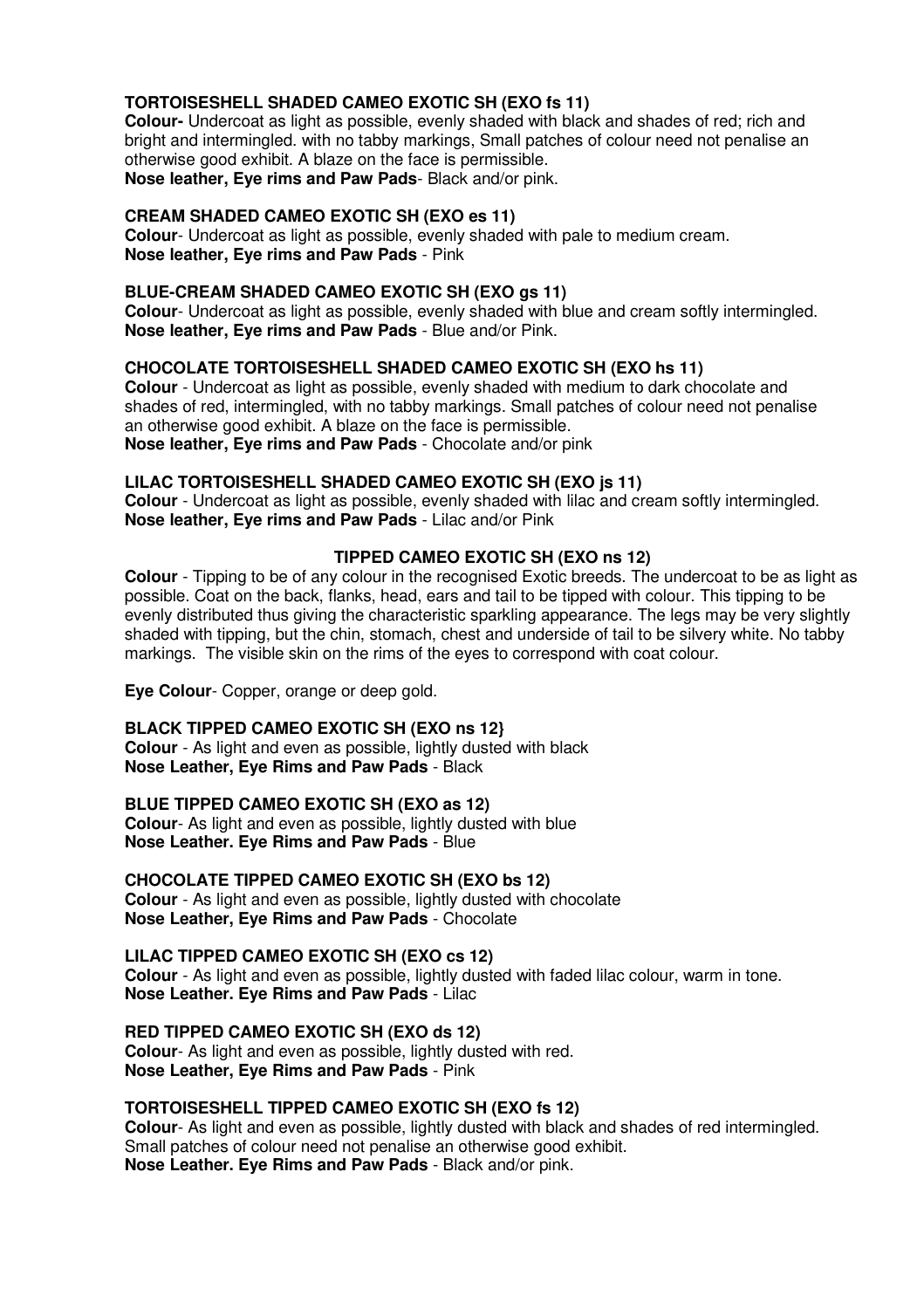#### **CREAM TIPPED CAMEO EXOTIC SH (EXO es 12)**

**Colour**- As light and even as possible. Lightly dusted with a pale to medium cream. **Nose Leather, Eye Rims and Paw Pads** - Pink

#### **BLUE-CREAM TIPPED CAMEO EXOTIC SH (EXO gs 12)**

**Colour**- As light and even as possible, lightly dusted with blue and cream softly intermingled. **Nose Leather, Eye Rims and Paw Pads** - Blue and/or pink.

#### **CHOCOLATE TORTOISESHELL TIPPED CAMEO EXOTIC SH (EXO hs 12)**

**Colour** - As light and even as possible, lightly dusted with shades of red intermingled. Small patches of colour need not penalise an otherwise good exhibit. **Nose Leather, Eye Rims and Paw Pads** - Chocolate and/or Pink.

#### **LILAC-CREAM TIPPED CAMEO EXOTIC SH (EXO js 12)**

**Colour -** As light and even as possible, lightly dusted with black **Nose Leather, Eye Rims and Paw Pads** - Lilac and/or pink.

#### **Additional Withholding Fault:**

1. Incorrect eye colour or rims or flecks of contrasting colour (in adults).

#### **Additional Faults:**

- 1. Barring on the legs
- 2. Tabby markings with the exception of ghost tail rings which should not penalise an otherwise good exhibit.

# **PEWTER EXOTIC SH (EXO ns 14)**

**Colour** - White, evenly shaded with black giving the overall effect of a pewter mantle. Legs shaded with black but undercoat, chin and stomach to be white.

**Eyes** - Copper, orange or deep gold.

**Nose Leather** - Brick red outlined with black.

**Paw Pads (and visible skin on eyelids)**- Black or dark brown.

#### **Additional Faults**:

- 1. Heavy tabby markings
- 2. Brown or cream tarnishing.

#### **BLUE PEWTER EXOTIC SH (EXO a 14)**

**Colour**- White, evenly shaded with blue giving overall effect of a pewter mantle. Legs shaded with blue but undercoat, chin and stomach to be white.

**Eyes**- Copper, orange or deep gold.

**Nose Leather and Paw Pads** - Blue.

**Additional Fault**: Heavy tabby markings.

#### **TIPPED EXOTIC - GREEN EYES (EXO ns 12 64)**

**Colour-** Undercoat white, the coat on back, flanks, head, ears and tail being tipped with black; this tipping to be evenly distributed. Thus giving a characteristic sparkling silver appearance. The legs may be very slightly shaded with the tipping but the chin, chest and stomach. must be pure silvery white. Any tabby markings or brown or cream tinges are defects.

**Eyes** - **Nose leather** - brick red outlined with black.

**Eye rims, lips and paw pads** - black or dark brown.

#### **Withhold Certificates or First Prizes in Kitten Open Classes for:**

- 1. Tabby Markings.<br>2. Brown or cream
- Brown or cream tinge.
- 3. Any defect as listed in the preface to this SOP document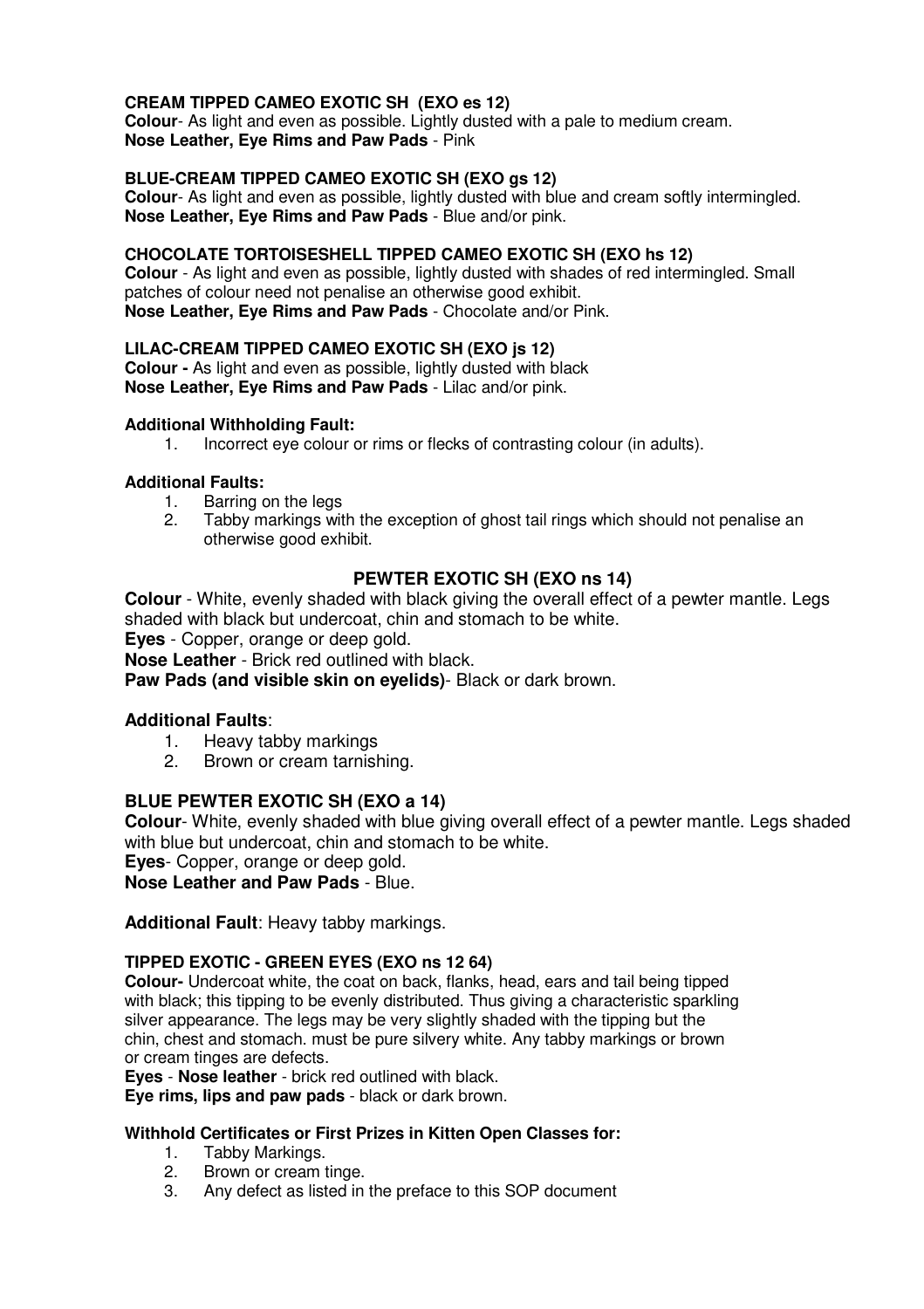#### **BLUE TIPPED EXOTIC SH (EXO as 12 64)**

**Colour:** Undercoat pure white, the coat on back, flanks, head, ears and tail being tipped with blue; the tipping to be evenly distributed, thus giving the characteristic sparkling silver appearance. The legs may be very slightly shaded with tipping, but the chin, chest and stomach must be pure white; any tabby markings or brown or cream tinge are defects.

**Eyes -** Green or blue-green.

**Nose Leather**: Old rose

**Eye rims and lips** blue. **Paw pads** blue or rose.

#### **Withhold Certificates or First prize in Kitten Breed classes for:**

- 1. Incorrect eye colour or rims, flecks of contrasting colour (in adults).<br>2. Tabby markings.
- 2. Tabby markings.<br>3. Brown or cream
- Brown or cream tinge.
- 4. Any defect listed in the preface to this SOP document.

#### **GOLDEN EXOTIC SH (EXO ny 12 64)**

**Colour** - The undercoat apricot deepening lo gold. Chin, stomach and chest pale apricot; rims of eyes. Lips and nose outlined with seal brown or black. Back, flanks, head and tail any shade of gold sufficiently tipped with seal brown or black to give a golden appearance; the general tipping effect to be much darker than the Tipped Exotic SH.

Legs may be shaded; back of legs from paw to heel solid colour or seal brown or black. **Eyes-** Green or blue-green.

**Nose Leather** - Brick red outlined with black or seal brown.

**Paw Pads** - Seal brown or black.

Additional Fault: Barring on body or legs (in adults).

**Note:** Golden kittens often show tabby markings and may be of unsound colour.

### **BLUE GOLDEN EXOTIC SH (EXO ay 12 64)**

**Colour:** Undercoat ivory to pale honey. Chin, stomach and chest consistent ivory to pale honey colour. Back, flanks, head and tail sufficiently tipped with blue to enhance a golden appearance; the general tipping effect may be darker than that of the Tipped Exotic. Tipping on the tail may be heavier than the body. Legs may be shaded; back of legs from paw to heel – solid blue. **Eye Colour**: Green or blue-green.

**Nose Leather**: Old rose, **Eye rims and lips** blue. **Paw pads** blue or rose.

**Note:** Blue Golden kittens often show tabby markings and may be of unsound colour.

#### **Withhold Certificates or First prize in Kitten Breed classes for:**

- 1. Incorrect eye colour or rims, flecks of contrasting colour (in adults).<br>2. Any defect listed in the preface to this SOP booklet.
- Any defect listed in the preface to this SOP booklet.

#### **SHADED SILVER EXOTIC SH (EXO ns 11 64)**

**Colour**- Undercoat pure silvery white with blue tipping, shading down from the back to the flanks and lighter on the face and legs. Face and above side of tail must be tipped. Chin, chest, stomach, inside of the legs and underside of the tail must be silvery white. The general effect to be a darker cat than the Tipped. The tipping can be one third of the complete hair length and must be as even as possible. Hair on the footpad to the join t may be shaded to the tipping colour. Legs to be the same tone as the face. Rims of the eyes, lips and nose must be outlined in black or dark brown. **Eves** - Emerald green or blue-green.

**Nose Leather –** old rose

#### **Additional Faults:**

- 1. Barring on the legs<br>2. Tabby markings with
- Tabby markings with the exception of ghost tail rings which should not penalise an otherwise good exhibit.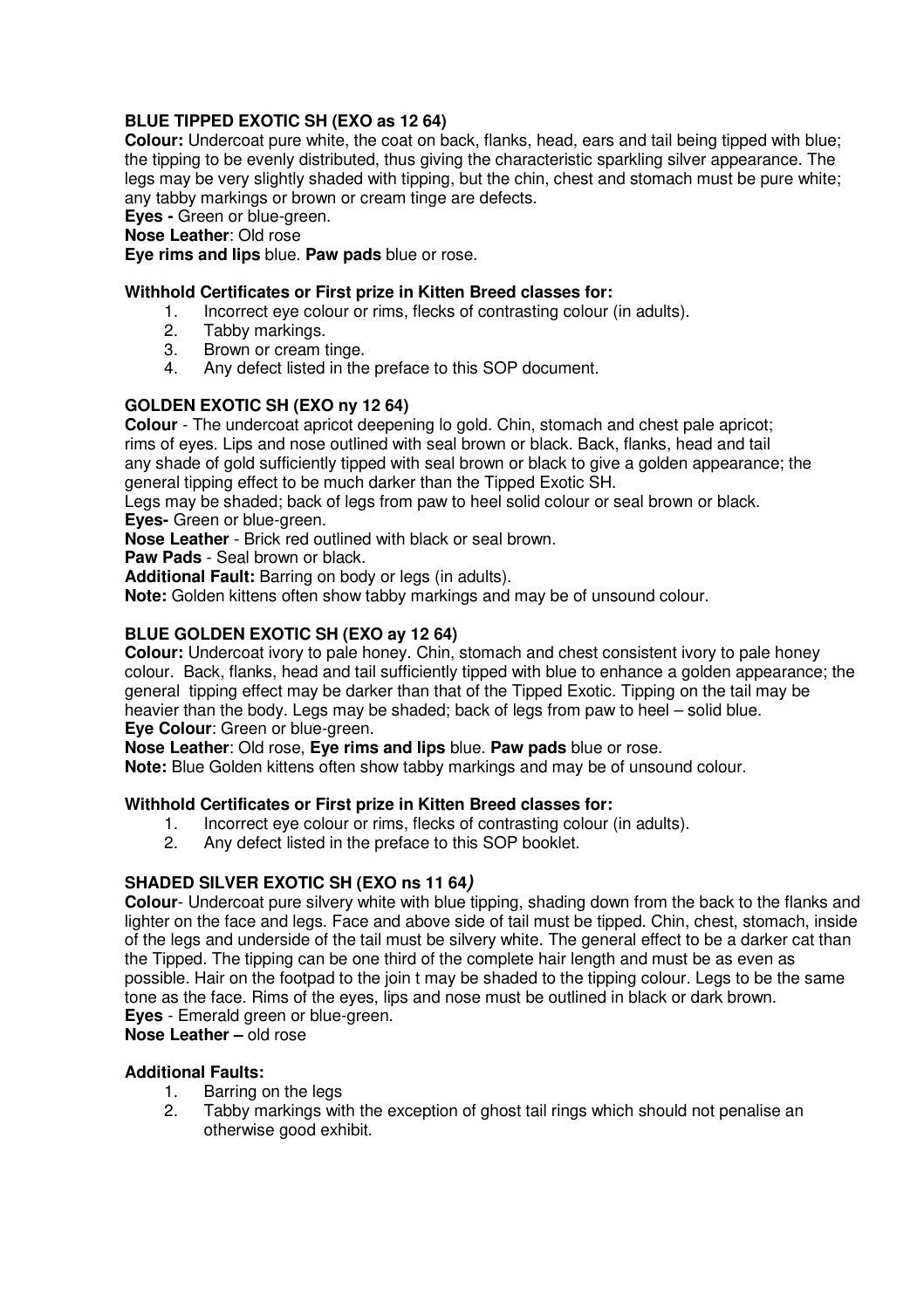#### **BLUE SHADED SILVER EXOTIC SH (EXO as 11 64)**

**Colour**- Undercoat pure silvery white with black tipping, shading down from the back to the flanks and lighter on the face and legs. Face and above side of tail must be tipped. Chin, chest, stomach, inside of the legs and underside of the tail must be silvery white. The general effect to be a darker cat than the Tipped. The tipping can be one third of the complete hair length and must be as even as possible. Hair on the footpad to the join t may be shaded to the tipping colour. Legs to be the same tone as the face. Rims of the eyes, lips and nose must be outlined in black or dark brown. **Eves** - Emerald green or blue-green.

# **Nose Leather**: Old rose.

**Eye rims and lips** blue. **Paw pads** blue or rose.

#### **Additional Faults:**

- 1. Barring on the legs<br>2. Tabby markings with
- Tabby markings with the exception of ghost tail rings which should not penalise an otherwise good exhibit.

# **COLOURPOINTED EXOTIC SH**

There should be a good contrast between the points and body colour. Light body shading, if present, to be confined to the shoulders and flanks, and should tone with the points. The points (mask, legs, feet and tall) should be as evenly coloured as possible.

**Note:** The rate at which points colour develops in all Colourpointed Exotic SH is variable, the dilute colours taking the longest.

The mask should cover the entire face, including the chin and whisker pads; it should not extend over the head, although the mask of a mature male is more extensive than that of a mature female. The points should be free of white hairs and any areas of non-pigmented fur. Eye colour to be pure and decidedly blue.

**SOLID POINTED COLOURS** -The colour on all points should be evenly matched in tone and free from any sign of patchiness. Nose Leather, Eye Rims and Paw Pads to tone with points colour.

**SEAL COLOURPOINTED EXOTIC SH (EXO n 33)** - Points seal brown with toning creamy white body colour.

**BLUE COLOURPOINTED EXOTIC SH (EXO a 33)** - Points blue with glacial white body colour.

**CHOCOLATE COLOURPOINTED EXOTIC SH (EXO b 33)** - Points chocolate in colour and warm in tone, with ivory-white body colour.

**LILAC COLOURPOINTED EXOTIC SH (EXO c 33)** - Points lilac in colour and warm in tone, with magnolia-white body colour.

**RED COLOURPOINTED EXOTIC SH (EXO d 33)** - Points rich red with apricot-white body colour.

**CREAM COLOURPOINTED EXOTIC SH (EXO e 33)** - Points cream with toning creamy white body colour.

**TORTIE POINTED COLOURS** - The colour on the points should be the base seal, blue, chocolate or lilac, broken with shades of red or cream. Ideally, all points should show some red or cream. A blaze is permissible. Nose Leather, Eye Rims and Paw Pads to tone with the points colour.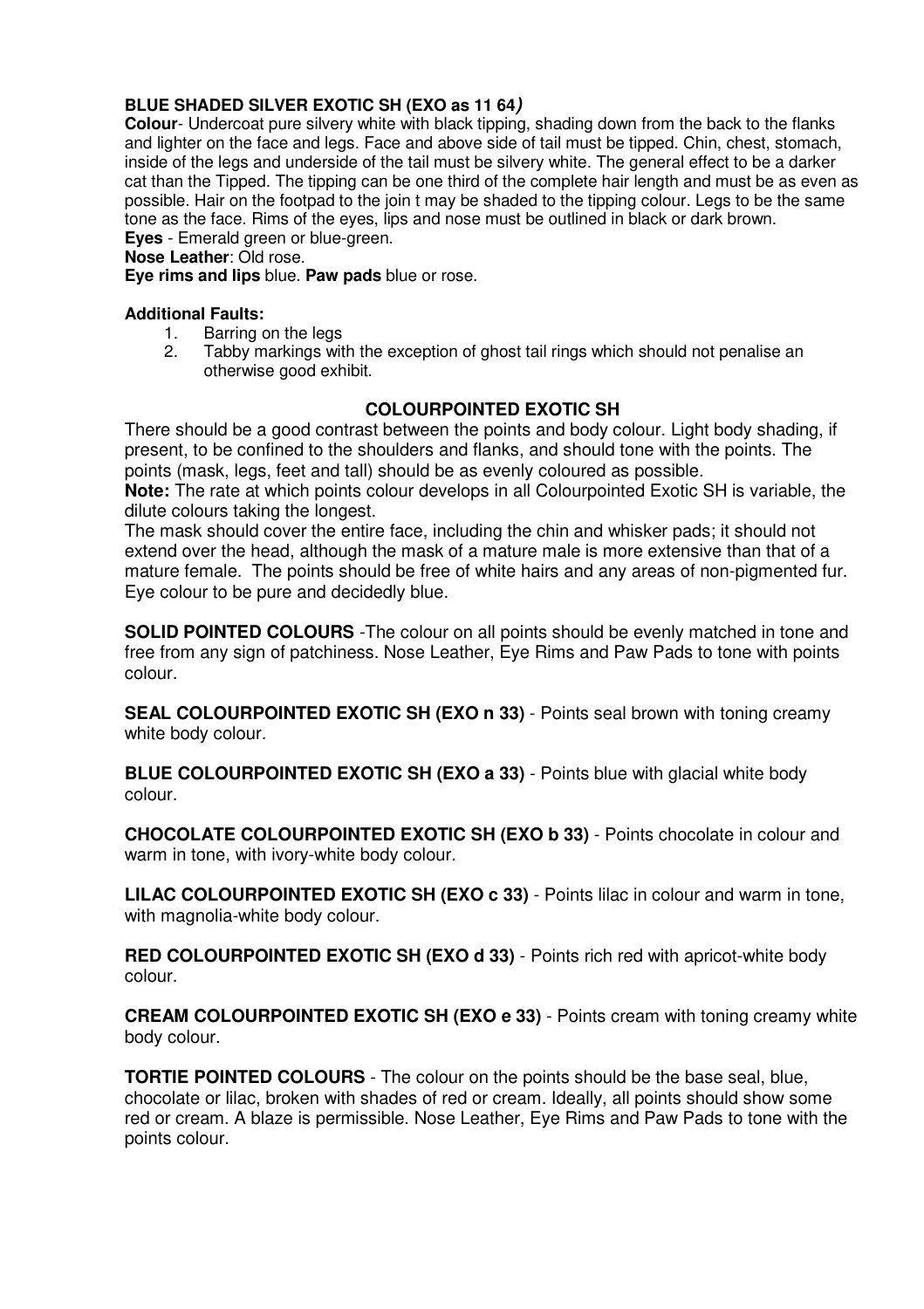**SEAL TORTIE COLOURPOINTED EXOTIC SH (EXO f 33)** - Points seal broken with shades of red; toning creamy body colour.

**BLUE-CREAM COLOURPOINTED EXOTIC SH (EXO g 33) - Points blue and shades of** cream; glacial to creamy-white body colour.

**CHOCOLATE TORTIE COLOURPOINTED SH (EXO h 33)** - Points chocolate and shades of red; ivory to apricot-white body colour.

**LILAC TORTIE COLOURPOINTED EXOTIC SH (EXO j 33)** - Points lilac and shades of cream; magnolia to creamy-white body colour.

**TABBY COLOURPOINTED** - There should be a clearly defined 'M' marking on the forehead, 'spectacle' markings round the eyes and spotted whisker pads. The front legs have broken rings from the toes upwards; barring on the hind legs is confined to the front of the upper leg and thigh, the back of the leg from toe to hock being solid points colour. Ears solid but showing clear 'thumb marks' which are less apparent in dilute colours and mottled in the Tortie Tabby Points. Hair inside the ears lighter, giving the appearance of a pale rim; tail rings. Nose **Leather** pinkish outlined in pigment, or to tone with the points. **Eye rims and paw pads** to tone with the points.

**NON TORTIE TABBY COLOURPOINTED** - These colours show distinct tabby markings, although they are much more subtle in dilute colours.

**SEAL TABBY COLOURPOINTED EXOTIC SH (EXO n 21 33)** - Seal brown markings on a pale brown agouti background; body colour a toning creamy-white. Nose fur may be ginger towards the leather.

**BLUE TABBY COLOURPOINTED EXOTIC SH (EXO a 21 33)** - Blue markings on a light beige agouti background; body colour glacial white. Nose fur may be fawn towards the leather.

**CHOCOLATE TABBY COLOURPOINTED EXOTIC SH (EXO b 21 33)** - Chocolate markings on a light bronze agouti background; body colour ivory-white. Nose fur may be bronze towards the leather.

**LILAC TABBY COLOURPOINTED EXOTIC SH (EXO c 21 33)** ·Lilac markings on a pale beige agouti background; body colour magnolia-white.

**RED TABBY COLOURPONTED EXOTIC SH (EXO d 21 33)** - Rich red markings on a light apricot agouti background; body colour apricot-white.

**CREAM TABBY COLOURPOINTED EXOTIC SH (EXO e 21 33)** - Cream markings on a paler cream agouti background; body colour a toning creamy-white.

**TORTIE TABBY COLOURPOINTED** - These colours show the normal tabby pattern overlaid with shades of red or cream. The extent and distribution of the tortie areas is not important providing that elements,tortie and tabby, are clearly visible.

**SEAL TORTIE TABBY COLOURPOINTED EXOTIC SH (EXO f 21 33)** - Seal brown markings on a pale brown agouti background; overlaid and patched with shades of red; toning creamy body colour.

**BLUE-CREAM TABBY COLOURPOINTED EXOTIC SH (EXO g 21 33)** - Blue markings on a light beige agouti background; overlaid and patched with shades of cream; body colour glacial to creamy-white.